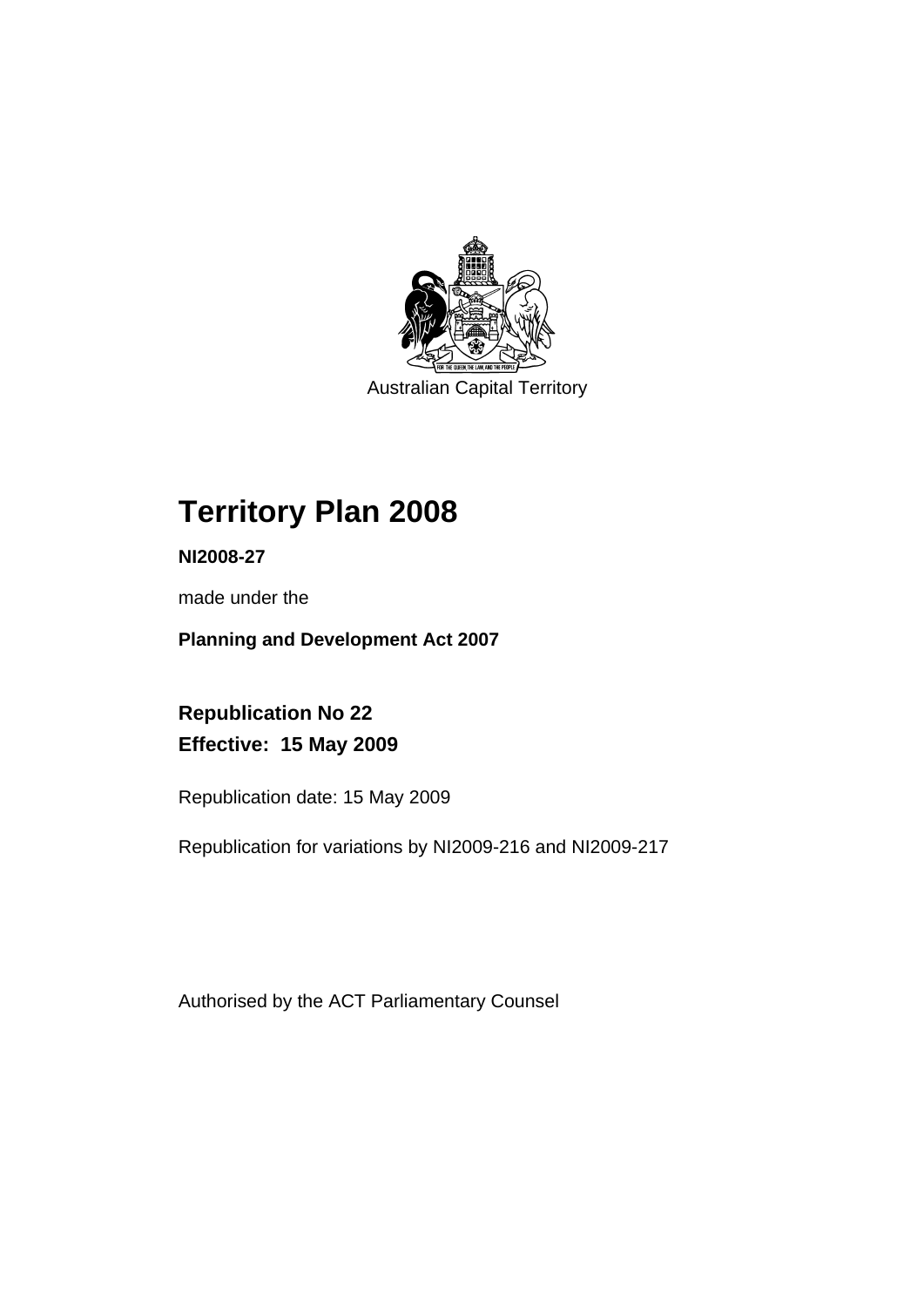1 About the endnotes

# **Endnotes**

# **1 About the endnotes**

Amending and modifying laws are annotated in the legislation history and the amendment history. Current modifications are not included in the republished law but are set out in the endnotes.

Not all editorial amendments made under the *Legislation Act 2001*, part 11.3 are annotated in the amendment history. Full details of any amendments can be obtained from the Parliamentary Counsel's Office.

This republication includes amendments made under part 11.3.

Uncommenced amending laws and expiries are listed in the legislation history and the amendment history. These details are underlined. Uncommenced provisions and amendments are not included in the republished law but are set out in the last endnote.

If all the provisions of the law have been renumbered, a table of renumbered provisions gives details of previous and current numbering.

The endnotes also include a table of earlier republications.

# **2 Abbreviation key**

| $am = amended$                               | $ord = ordinance$                   |
|----------------------------------------------|-------------------------------------|
| $amdt = amendment$                           | $orig = original$                   |
| $ch = chapter$                               | par = paragraph/subparagrapl        |
| $def = definition$                           | $pres = present$                    |
| $dict = dictionary$                          | $prev = previous$                   |
| $disallowed = disallowed by the Legislative$ | $(\text{prev}) = \text{previously}$ |
| Assembly                                     | $pt = part$                         |
| $div = division$                             | $r =$ Item/subItem                  |
| $exp = expires/expired$                      | $renum = renumbered$                |
| $Gaz = gazette$                              | $reloc = relocated$                 |
| $hda =$ heading                              | $R[X]$ = Republication No           |
| $IA = Interpretation Act 1967$               | $RI =$ reissue                      |
| ins = inserted/added                         | $s = section/subsection$            |
| $LA =$ Legislation Act 2001                  | $sch = schedule$                    |
| $LR =$ legislation register                  | $sdiv = subdivision$                |
| $LRA =$ Legislation (Republication) Act 1996 | $sub =$ substituted                 |
| $mod = modified/modification$                | $SL = Subordinate$ Law              |
| $o = order$                                  | underlining $=$ whole or part no    |
| $om = omitted/repealed$                      | or to be expired                    |

agraph/subparagraph = previously renumbered epublication No on/subsection bdivision ordinate Law o = whole or part not commenced

page 2 Territory Plan 2008 Effective: 15/05/09

R22 15/05/09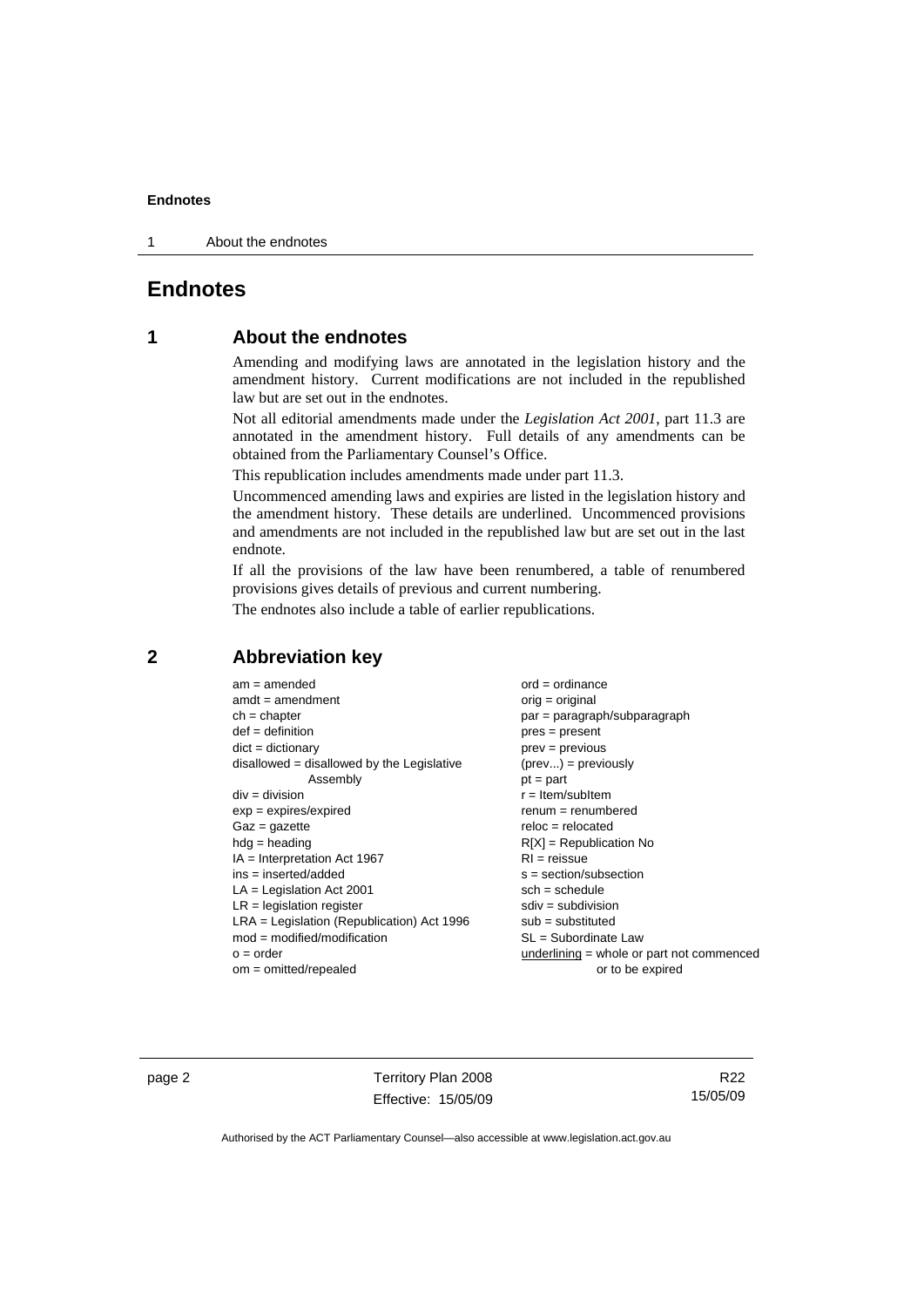# **3 Legislation history**

#### **Territory Plan 2008 NI2008-27**

notified LR 13 February 2008 commenced 31 March 2008 (see Planning and Development Act 2007 s 432 (3) (a))

as amended by

#### **Variation to the Territory Plan No 285**

(as notified in Planning and Development (Plan Variation No 285) Notice 2008 NI2008-123) commenced 18 April 2008 (CN2008-4)

# **Planning and Development (Technical Plan Variation—Forde) Notice 2008 NI2008-201**

notified LR 5 June 2008 commenced 6 June 2008 (LA s 73 (2) (a))

#### **Variation to the Territory Plan No 293**

(as notified in Planning and Development (Plan Variation No 293) Notice 2008 NI2008-219) commenced 15 August 2008 (CN2008-11)

# **Planning and Development (Technical Plan Variation—Residential and Commercial Zones Codes) Notice 2008 NI2008-289**

notified LR 10 July 2008 commenced 11 July 2008 (LA s 73 (2) (a))

#### **Planning and Development (Technical Plan Variation—Error Variation) Notice 2008 NI2008-290**

notified LR 10 July 2008 commenced 11 July 2008 (LA s 73 (2) (a))

# **Planning and Development (Technical Plan Variation—Boundary Changes) Notice 2008 NI2008-298**

notified LR 31 July 2008 commenced 1 August 2008 (LA s 73 (2) (a))

# **Planning and Development (Technical Plan Variation—Dunlop) Notice 2008 NI2008-328**

notified LR 14 August 2008 commenced 15 August 2008 (LA s 73 (2) (a))

R22 15/05/09 Territory Plan 2008 Effective: 15/05/09 page 3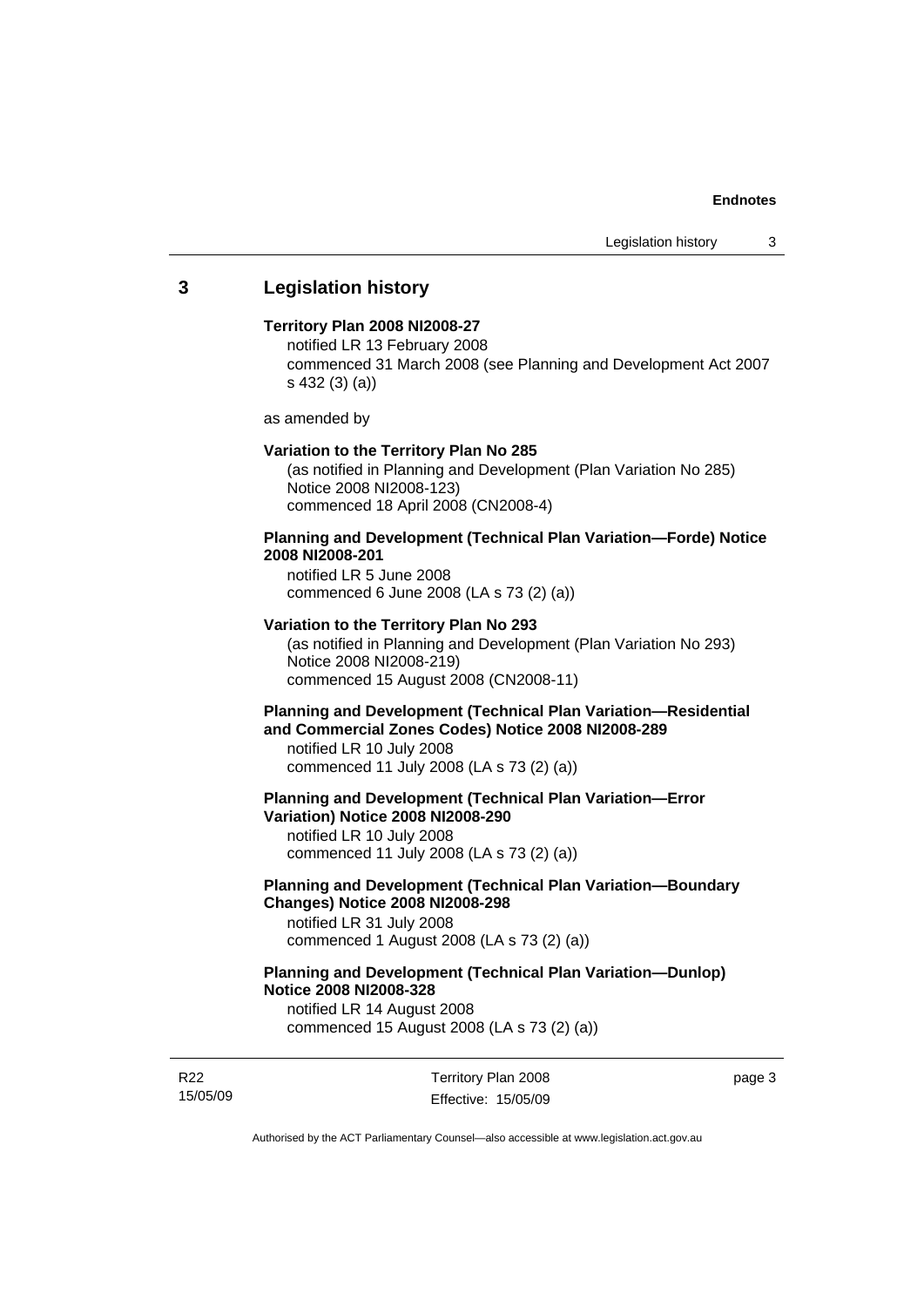3 Legislation history

#### **Planning and Development (Technical Plan Variation—Watson) Notice 2008 NI2008-336**  notified LR 14 August 2008

commenced 15 August 2008 (LA s 73 (2) (a))

#### **Variation to the Territory Plan No 289**

(as notified in Planning and Development (Plan Variation No 289) Notice 2008 NI2008-339) commenced 5 September 2008 (CN2008-14)

#### **Variation to the Territory Plan No 281**

(as notified in Planning and Development (Plan Variation No 281) Notice 2008 NI2008-352) commenced 12 December 2008 (CN2008-16)

#### **Planning and Development (Technical Plan Variation—Residential Zones Codes) Notice 2008 NI2008-358**

notified LR 28 August 2008 commenced 29 August 2008 (LA s 73 (2) (a))

#### **Planning and Development (Technical Plan Variation—Franklin) Notice 2008 NI2008-499**

notified LR 30 October 2008 commenced 31 October 2008 (LA s 73 (2) (a))

# **Planning and Development (Technical Plan Variation—Gungahlin) Notice 2008 NI2008-516**

notified LR 6 November 2008 commenced 7 November 2008 (LA s 73 (2) (a))

# **Planning and Development (Technical Plan Variation—Error Variation) Notice 2008 (No 2) NI2008-541**

notified LR 20 November 2008 commenced 21 November 2008 (LA s 73 (2) (a))

# **Planning and Development (Technical Plan Variation—Residential Zones Code) Notice 2008 (No 2) NI2008-542**

notified LR 20 November 2008 commenced 21 November 2008 (LA s 73 (2) (a))

R22 15/05/09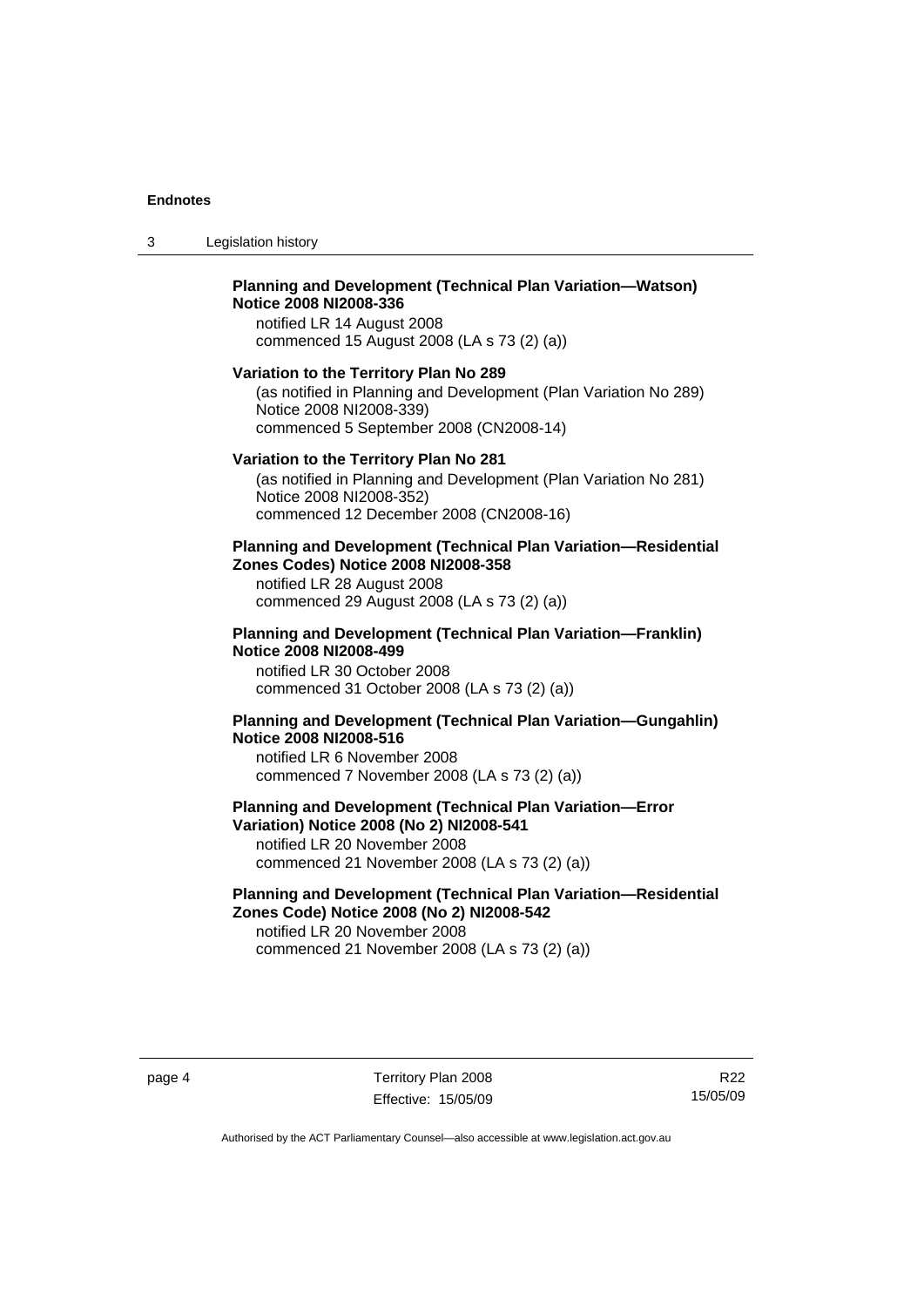# **Planning and Development (Technical Plan Variation—Error Variation) Notice 2008 (No 3) NI2008-590**

notified LR 18 December 2008 commenced 19 December 2008 (LA s 73 (2) (a))

### **Planning and Development (Technical Plan Variation—Belconnen District) Notice 2009 NI2009-6**

notified LR 8 January 2009 commenced 9 January 2009 (LA s 73 (2) (a))

#### **Planning and Development (Technical Plan Variation—Macgregor) Notice 2009 NI2009-17**

notified LR 15 January 2009 commenced 16 January 2009 (LA s 73 (2) (a))

### **Planning and Development (Technical Plan Variation—Error Variation) Notice 2009 NI2009-37**

notified LR 5 February 2009 commenced 6 February 2009 (LA s 73 (2) (a))

#### **Planning and Development (Technical Plan Variation—Residential Zones Code) Notice 2009 NI2009-38**

notified LR 5 February 2009 commenced 6 February 2009 (LA s 73 (2) (a))

### **Planning and Development (Technical Plan Variation—Boundary Changes) Notice 2009 NI2009-59**

notified LR 12 February 2009 commenced 13 February 2009 (LA s 73 (2) (a))

# **Planning and Development (Technical Plan Variation—Forde) Notice 2009 NI2009-70**

notified LR 26 February 2009 commenced 27 February 2009 (LA s 73 (2) (a))

# **Planning and Development (Technical Plan Variation—Error Variation) Notice 2009 (No 2) NI2009-99**

notified LR 19 March 2009 commenced 20 March 2009 (LA s 73 (2) (a))

R22 15/05/09 Territory Plan 2008 Effective: 15/05/09 page 5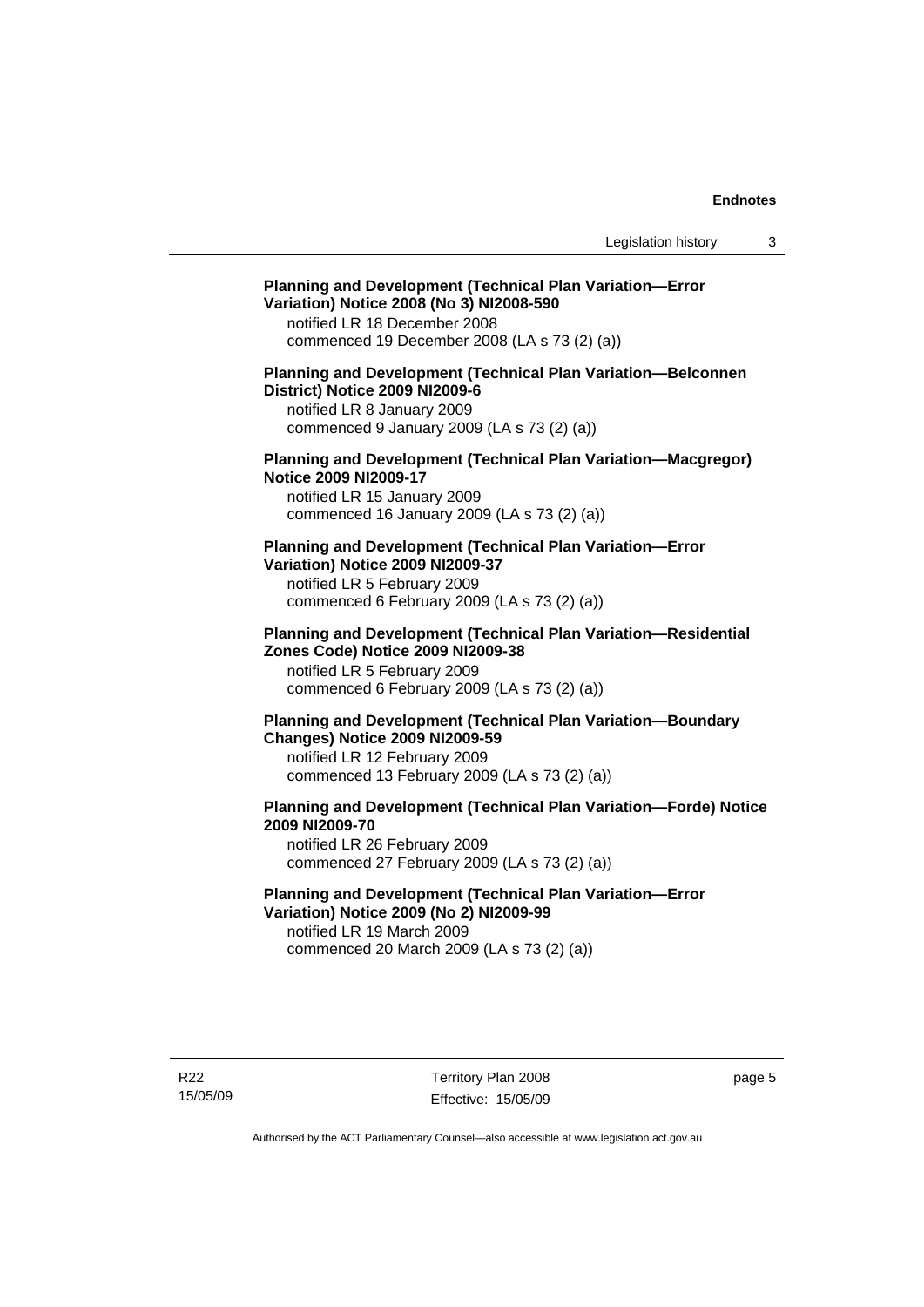3 Legislation history

# **Variation to the Territory Plan No 261**  (as notified in Planning and Development (Plan Variation No 261) Notice 2009 NI2009-107) commenced 17 April 2009 (CN2008-10) **Variation to the Territory Plan No 296**  (as notified in Planning and Development (Plan Variation No 296) Notice 2009 NI2009-108) commenced 17 April 2009 (CN2008-9) **Planning and Development (Technical Plan Variation—Gungahlin) Notice 2009 NI2009-181**  notified LR 16 April 2009 commenced 17 April 2009 (LA s 73 (2) (a)) **Planning and Development (Technical Plan Variation—Gungahlin) Notice 2009 (No 2) NI2009-199**  notified LR 30 April 2009 commenced 1 May 2009 (LA s 73 (2) (a)) **Planning and Development (Technical Plan Variation—Harrison)**

**Notice 2009 NI2009-200**  notified LR 30 April 2009 commenced 1 May 2009 (LA s 73 (2) (a))

#### **Planning and Development (Technical Plan Variation—Franklin) Notice 2009 NI2009-216**  notified LR 14 May 2009 commenced 15 May 2009 (LA s 73 (2) (a))

#### **Planning and Development (Technical Plan Variation—Macgregor) Notice 2009 (No 2) NI2009-217**  notified LR 14 May 2009 commenced 15 May 2009 (LA s 73 (2) (a))

page 6 Territory Plan 2008 Effective: 15/05/09

R22 15/05/09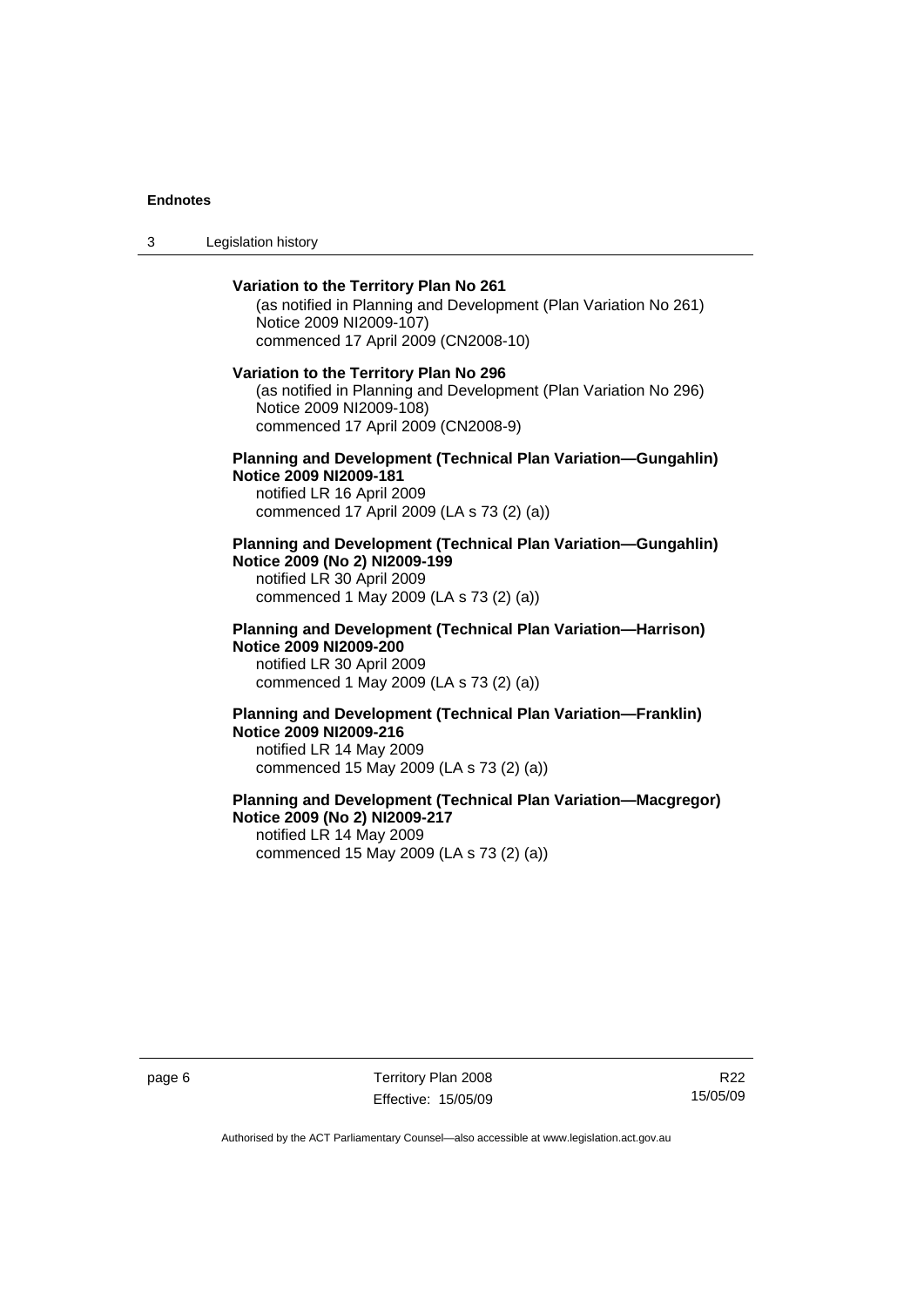# **4 Amendment history**

#### **Maps**

| reloc NI2008-590 R13         |                                                                                                                                                                                                                                                                 |
|------------------------------|-----------------------------------------------------------------------------------------------------------------------------------------------------------------------------------------------------------------------------------------------------------------|
| <b>Australian Capital</b>    |                                                                                                                                                                                                                                                                 |
| Territory                    | sub NI2008-201: NI2008-290: NI2008-298: NI2008-328:<br>NI2008-336; variation No 289; NI2008-499; NI2008-516;<br>variation No 281; NI2009-6; NI2009-17; NI2009-59;<br>NI2009-70; variation No 261; NI2009-181; NI2009-199;<br>NI2009-200: NI2009-216: NI2009-217 |
| <b>Belconnen</b>             | sub NI2008-298: NI2008-328: variation No 289: variation<br>No 281: NI2009-6: NI2009-17: NI2009-59: NI2009-217                                                                                                                                                   |
| Canberra Central             |                                                                                                                                                                                                                                                                 |
| <b>District</b>              | sub NI2008-336; variation No 281; NI2009-59; variation<br>No 261                                                                                                                                                                                                |
| Gungahlin                    | sub NI2008-201; NI2008-336; NI2008-499; NI2008-516;<br>NI2009-59; NI2009-70; NI2009-181; NI2009-199; NI2009-200;<br>NI2009-216                                                                                                                                  |
| Molonglo<br>Woden Valley and | sub NI2009-6                                                                                                                                                                                                                                                    |
| <b>Weston Creek</b>          | sub NI2008-290; variation No 281; NI2009-6                                                                                                                                                                                                                      |

### **3.1 RZ1 – RZ5 Objectives and Development Tables**

**RZ1 – Suburban Zone**  Minimum Assessment Track<br>Merit am NI20 am NI2009-37 Prohibited Development table am NI2008-541

#### **RZ2 – Suburban Core Zone**

Minimum Assessment Track Merit am NI2009-37 Prohibited Development table am NI2008-541

# **RZ3 – Urban Residential Zone**

Minimum Assessment Track<br>Merit am NI20 am NI2009-37 Prohibited Development table am NI2008-541

#### **RZ4 – Medium Density Residential Zone**

Minimum Assessment Track<br>Merit am NI20 am NI2009-37 Prohibited Development table am NI2008-541

R22 15/05/09 Territory Plan 2008 Effective: 15/05/09 page 7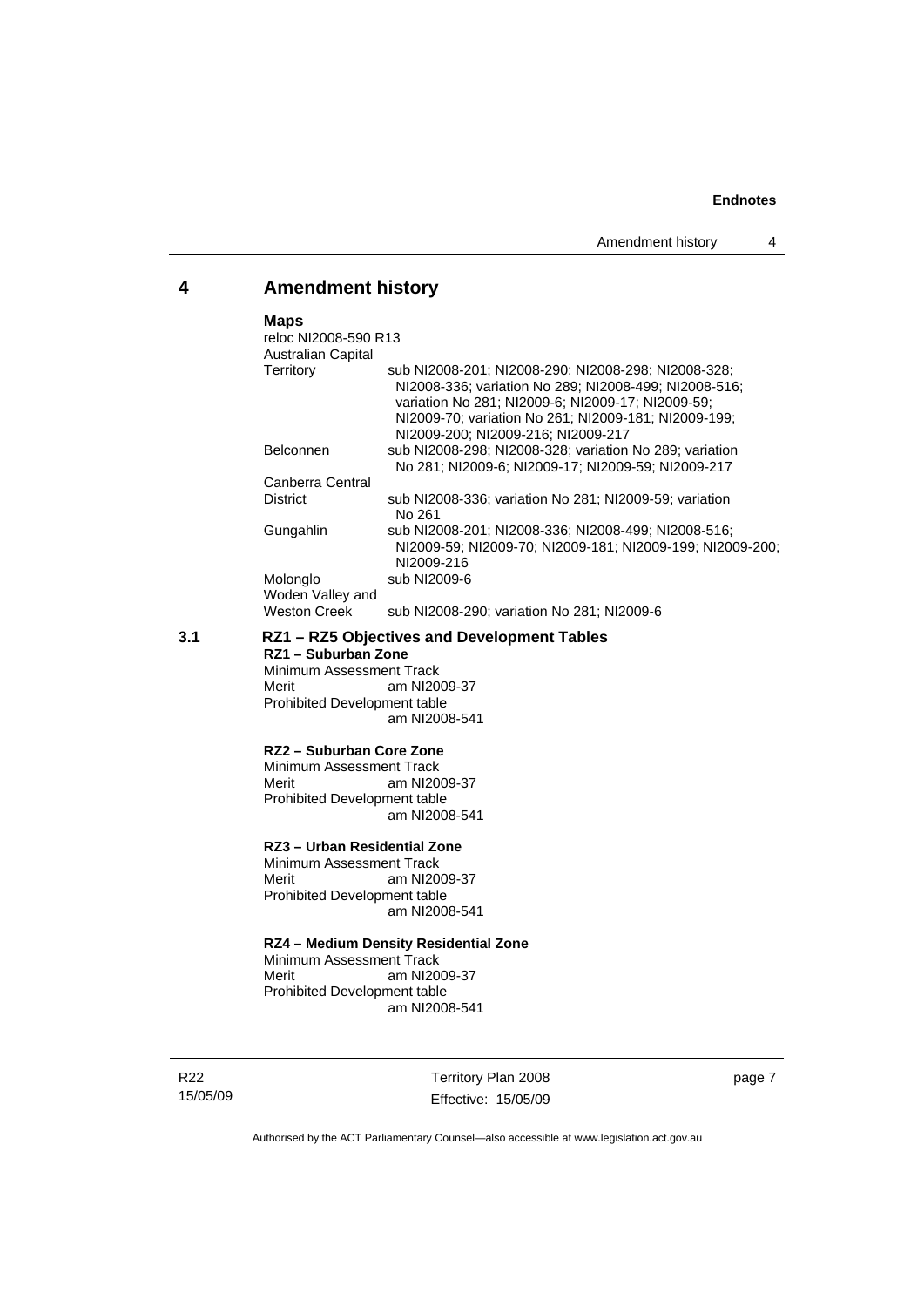| 4      | Amendment history                                                          |                                                                                                 |                             |  |
|--------|----------------------------------------------------------------------------|-------------------------------------------------------------------------------------------------|-----------------------------|--|
|        | Minimum Assessment Track<br>Merit<br>Prohibited Development table          | RZ5 - High Density Residential Zone<br>am NI2008-590; NI2009-37<br>am NI2008-541                |                             |  |
| 3.2    | Introduction                                                               | <b>Residential Zones - Single Dwelling Housing Development Code</b><br>am NI2008-542; NI2009-38 |                             |  |
|        | Element 1<br>Item 1.1 hdg                                                  | Part A(1) – RZ1 – Suburban Zone<br>sub NI2008-289                                               |                             |  |
|        | R <sub>1</sub> , C <sub>1</sub><br>Element 2<br>Item $2.1$                 | sub NI2008-289<br>sub NI2008-542                                                                |                             |  |
|        | Element 2                                                                  | Part A(2) – RZ2 – Suburban Core Zone                                                            |                             |  |
|        | Item $2.1$<br>Item 2.3 hdg<br>Item 2.3<br>R6A, C6A                         | sub NI2008-542<br>sub NI2008-289<br>sub NI2008-542<br>ins NI2008-289                            |                             |  |
|        | Element 4<br>Item $4.1$                                                    | sub NI2008-542                                                                                  |                             |  |
|        | Element 2                                                                  | Part A(3) – RZ3 – Urban Residential Zone                                                        |                             |  |
|        | Item $2.1$                                                                 | sub NI2008-542                                                                                  |                             |  |
|        | Element 2                                                                  | Part A(4) - RZ4 - Medium Density Residential Zone                                               |                             |  |
|        | Item $2.1$                                                                 | sub NI2008-542                                                                                  |                             |  |
|        | Element 1                                                                  | <b>Part B - General Development Controls</b>                                                    |                             |  |
|        | Item 1.1 hdg<br>R14, C14                                                   | sub NI2008-289<br>sub NI2008-289                                                                |                             |  |
|        | Element 2<br>Item 2.1 hdg<br>R <sub>15</sub> , C <sub>15</sub><br>Item 2.2 | om R16<br>om NI2009-38                                                                          |                             |  |
|        | C16<br>Item 2.3 hdg<br>R17, C17<br>Item 2.4 hdg                            | sub NI2009-38<br>sub NI2008-289<br>sub NI2008-289<br>sub NI2008-289                             |                             |  |
|        | R18, C18                                                                   | sub NI2008-289                                                                                  |                             |  |
| page 8 |                                                                            | Territory Plan 2008<br>Effective: 15/05/09                                                      | R <sub>22</sub><br>15/05/09 |  |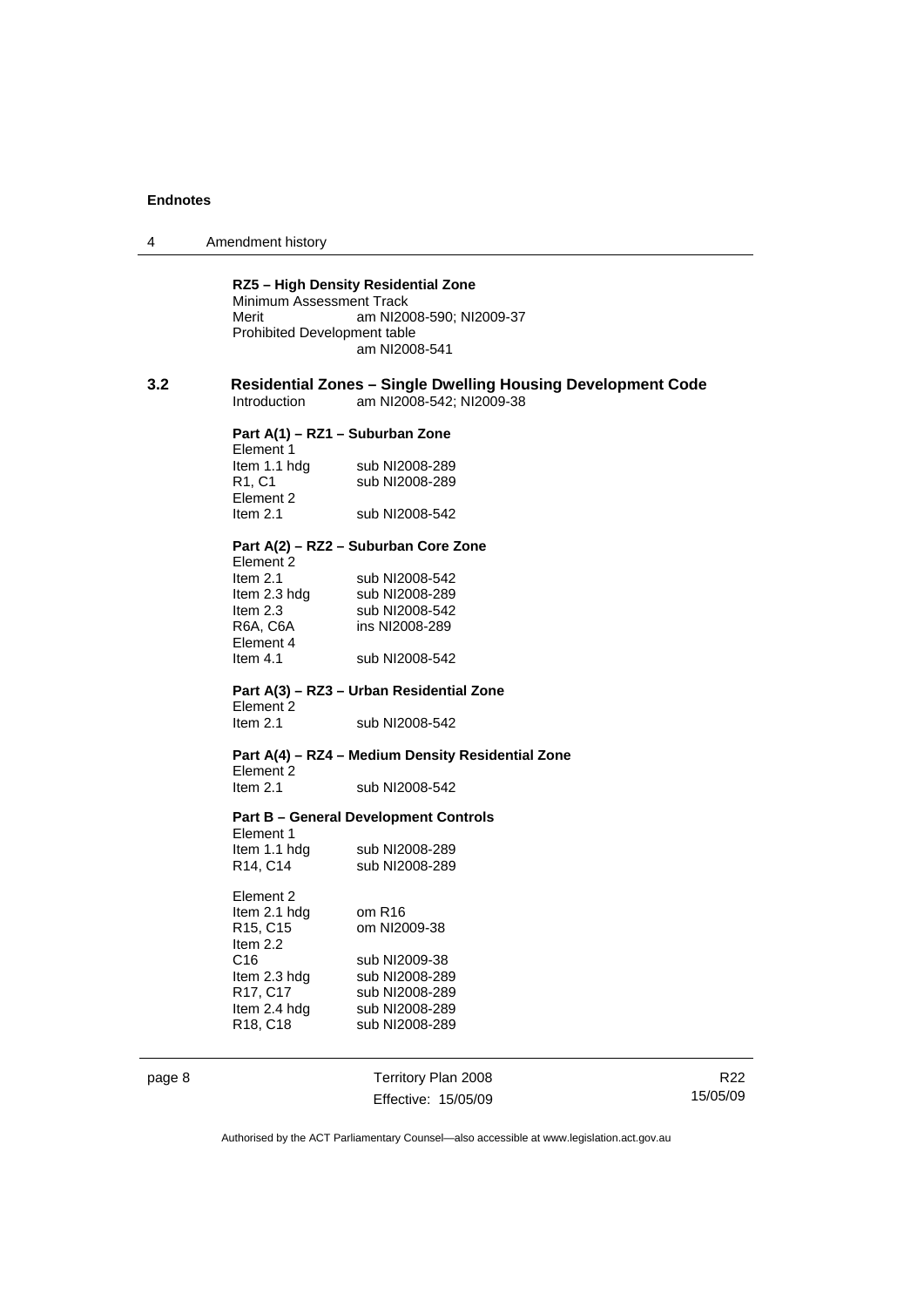Amendment history 4

| Element 6<br>Item $6.1$<br>R21<br>Item $6.2$<br>R23, C23                                                                                        | am NI2008-290<br>sub NI2008-542                                                                                                                                      |
|-------------------------------------------------------------------------------------------------------------------------------------------------|----------------------------------------------------------------------------------------------------------------------------------------------------------------------|
| Element 7<br>Item 7.1 hdg<br>R <sub>26</sub> , C <sub>26</sub><br>Item 7.2 hdg<br>R27, C27<br>Item 7.3 hdg<br>R <sub>28</sub> , C <sub>28</sub> | sub NI2008-289<br>sub NI2008-289, NI2008-542<br>om NI2008-289<br>om NI2008-289<br>sub NI2008-289<br>renum as 7.2 NI2008-541<br>sub NI2008-289; NI2008-542; NI2009-38 |
| Introduction                                                                                                                                    | <b>Part C - Development Type Controls</b><br>am NI2008-542                                                                                                           |
| Part C(1) - Single Dwelling Housing<br>Element 2<br>Table 1                                                                                     | sub NI2008-290<br>am NI2008-541                                                                                                                                      |
| Table 2<br>Table 3<br>Table 4, note<br>Item 2.3 hdg<br>R32, C32<br>Figure C1, C2, C3 am NI2008-290                                              | sub NI2008-290<br>am NI2008-541<br>sub NI2008-542<br>sub NI2008-542<br>sub NI2008-542                                                                                |
| Item 2.4 hdg<br>R32A, C32A                                                                                                                      | sub NI2008-542<br>ins NI2009-38<br>ins NI2009-38                                                                                                                     |
| Element 3<br>Item $3.2$<br>R36                                                                                                                  | am NI2008-541                                                                                                                                                        |
| Element 4<br>R40<br>R41<br>R 44, C44                                                                                                            | am NI2009-38<br>om NI2009-38<br>sub NI2008-289<br>am NI2009-38                                                                                                       |
| Element 5<br>R49, C49                                                                                                                           | sub NI2008-289                                                                                                                                                       |
| Element 6<br>Item 6.1 hdg<br>R <sub>51</sub>                                                                                                    | sub NI2008-289<br>sub NI2008-289<br>am NI2008-541                                                                                                                    |
|                                                                                                                                                 | Territory Plan 2008                                                                                                                                                  |

R22 15/05/09

Effective: 15/05/09

page 9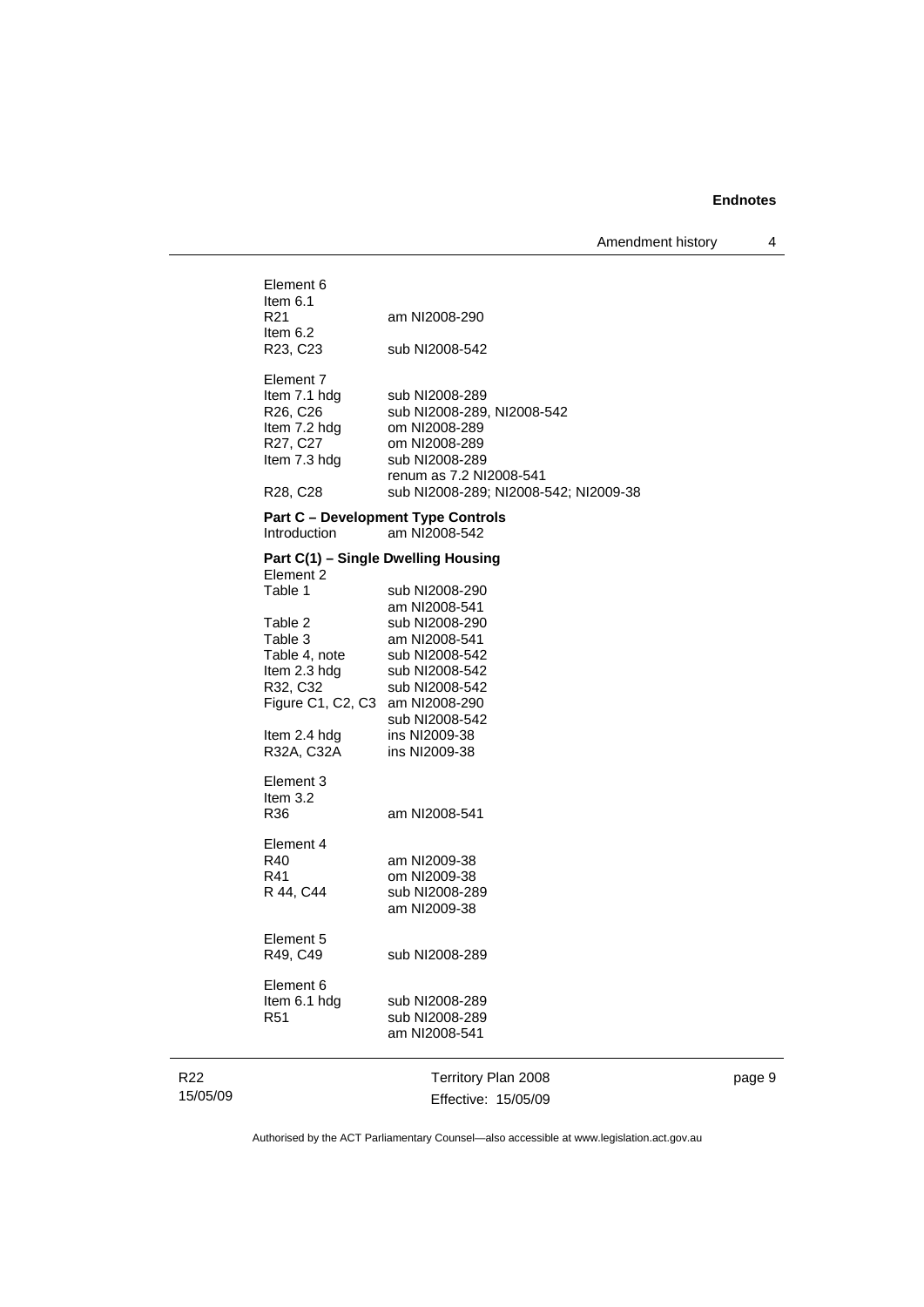| 4       | Amendment history               |                                                                          |                 |
|---------|---------------------------------|--------------------------------------------------------------------------|-----------------|
|         | R52                             | sub NI2008-289                                                           |                 |
|         | R53                             | sub NI2008-289                                                           |                 |
|         |                                 | am NI2009-99                                                             |                 |
|         |                                 | Part C(2) - Single Dwelling Housing - Additional Controls for Deakin and |                 |
|         |                                 | <b>Forrest</b>                                                           |                 |
|         | Element 2                       | am NI2008-290                                                            |                 |
|         | Item 2.3 hdg<br>Item 2.4 hdg    | am NI2008-290                                                            |                 |
|         |                                 |                                                                          |                 |
|         |                                 | Part C(3) - Single Dwelling Housing - Compact Blocks in New Estates      |                 |
|         | hdg<br>Introduction             | sub NI2008-542                                                           |                 |
|         | Element 2                       | am NI2008-542                                                            |                 |
|         | R60                             | am NI2009-38                                                             |                 |
|         | Item 2.2 hdg                    | sub NI2009-38                                                            |                 |
|         | Item 2.3 hdg                    | am NI2008-290                                                            |                 |
|         |                                 |                                                                          |                 |
|         | Element 4                       |                                                                          |                 |
|         | Intent                          | am NI2008-541                                                            |                 |
|         | Element 6                       |                                                                          |                 |
|         | Item $6.1$                      |                                                                          |                 |
|         | <b>R78</b>                      | am NI2008-541                                                            |                 |
|         | Element 7                       |                                                                          |                 |
|         | R79<br>R80                      | sub NI2009-38<br>sub NI2009-38                                           |                 |
| 3.3     |                                 | <b>Residential Zones - Multi Unit Housing Development Code</b>           |                 |
|         |                                 | Part A(1) - RZ1 - Suburban Zone                                          |                 |
|         | Introduction                    | am NI2008-290                                                            |                 |
|         | Element 1                       |                                                                          |                 |
|         | Item 1.1 hdg                    | sub NI2008-289                                                           |                 |
|         | R <sub>1</sub> , C <sub>1</sub> | sub NI2008-289                                                           |                 |
|         |                                 | am NI2009-38                                                             |                 |
|         | Item 1.2 hdg                    | sub NI2008-289                                                           |                 |
|         | R <sub>2</sub> , C <sub>2</sub> | sub NI2008-289                                                           |                 |
|         |                                 | am NI2009-38                                                             |                 |
|         | ltem 1.2                        | sub NI2008-542                                                           |                 |
|         | Element 2                       |                                                                          |                 |
|         | Item 2.1 hdg<br>Item 2.1        | sub NI2009-38<br>sub NI2008-542                                          |                 |
|         | R <sub>5</sub>                  | am NI2008-590                                                            |                 |
|         | Item 2.2                        | sub NI2008-542                                                           |                 |
|         | R <sub>8</sub>                  | am NI2009-38                                                             |                 |
|         | R <sub>9</sub>                  | am NI2009-38                                                             |                 |
| page 10 |                                 | Territory Plan 2008                                                      | R <sub>22</sub> |
|         |                                 |                                                                          | 15/05/09        |
|         |                                 | Effective: 15/05/09                                                      |                 |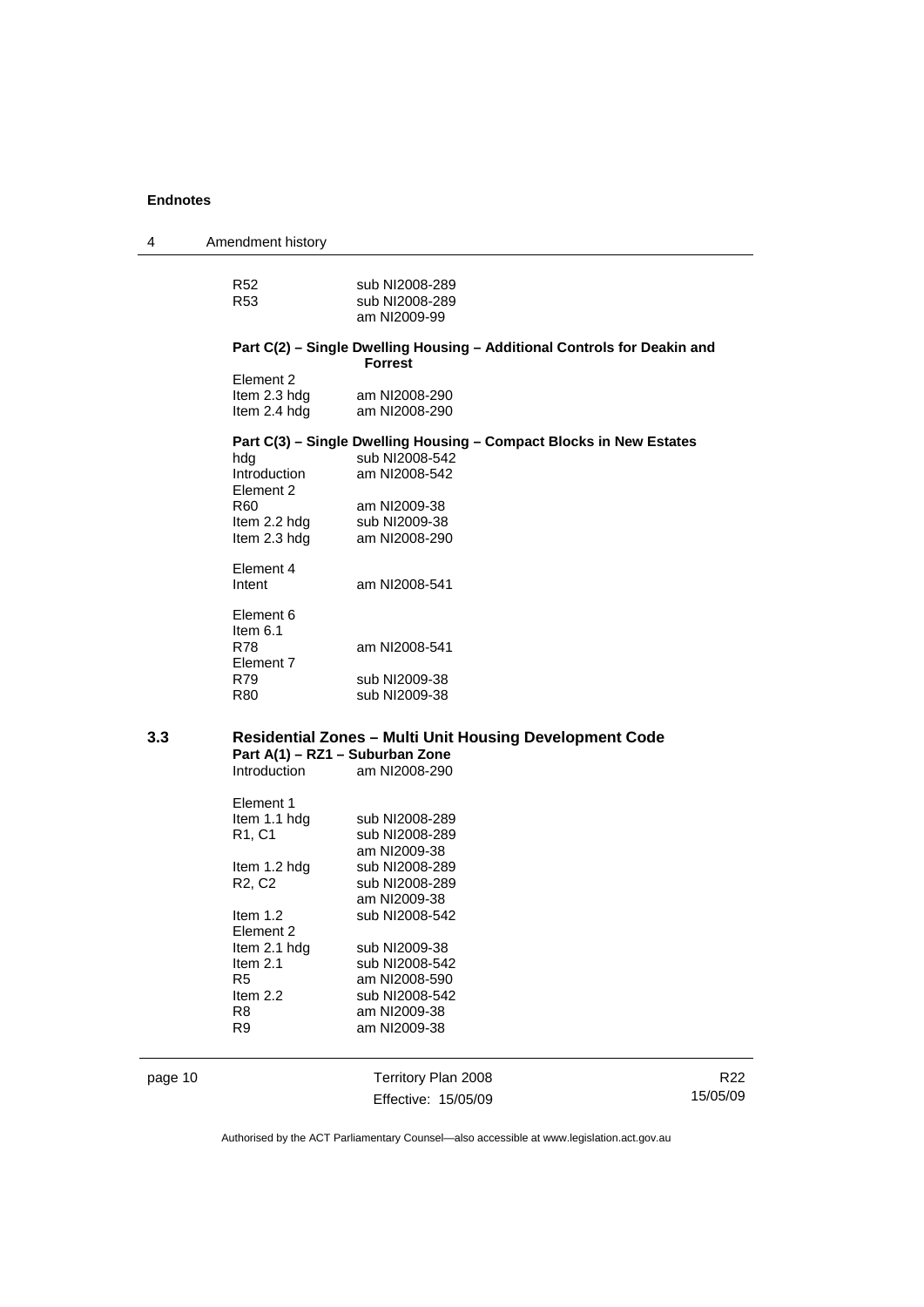Figure A1 note am NI2009-38 **Part A(2) – RZ2 – Suburban Core Zone**  Element 1<br>Item 1.1 hdg Item 1.1 hdg sub NI2008-289<br>R10, C10 sub NI2008-289 sub NI2008-289 am NI2009-38<br>Item 1.1 sub NI2008-54 sub NI2008-542 Item 1.3 hdg sub NI2008-289<br>R12, C12 sub NI2008-289 sub NI2008-289 Item 2.1 hdg sub NI2009-38 Item 2.1 sub NI2008-542 R15 am NI2009-38<br>R16 am NI2009-38 am NI2009-38 Figure A2 note am NI2009-38 Element 4 R17 am NI2009-38 **Part A(3) – RZ3 – Urban Residential Zone**  Element 2<br>Item 2.1 hdg sub NI2009-38 Item 2.1 sub NI2008-542<br>R20 am NI2009-38 am NI2009-38 Figure A3 note am NI2009-38 **Part A(4) – RZ4 – Medium Density Residential Zone**  Element 2<br>Item 2.1 hdg Item 2.1 hdg sub NI2008-289<br>R21, C21 sub NI2008-289 sub NI2008-289 Item 2.1 sub NI2008-542<br>Item 2.2 hdg sub NI2009-38 Item 2.2 hdg sub NI2009-38<br>R24 am NI2009-38 am NI2009-38 Note am NI2009-38 **Part A(5) – RZ5 – High Density Residential Zone**  Element 2 Item 2.1 hdg sub NI2008-289 R26, C26 sub NI2008-289 R26A, C26A ins NI2008-289 R27, C27 sub NI2008-289 **Part B – General Development Controls**  Element 1 Item 1.1 hdg sub NI2008-289 R28, C28 sub NI2008-289 Element 2 C30 sub NI2009-38

R22 15/05/09 Territory Plan 2008 Effective: 15/05/09 page 11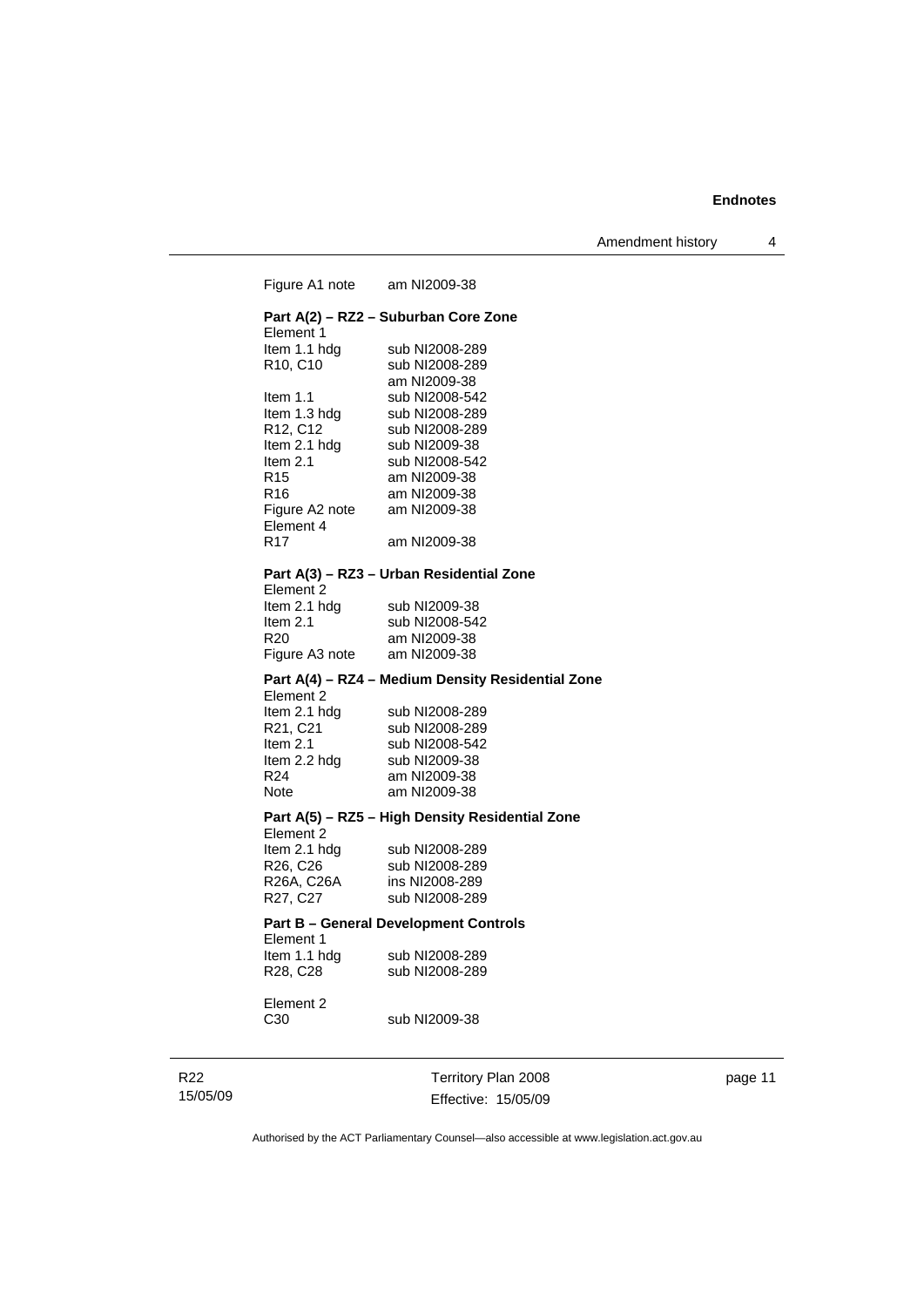| 4 | Amendment history                              |                                            |
|---|------------------------------------------------|--------------------------------------------|
|   | Item 2.3 hdg                                   | sub NI2008-289                             |
|   | R31, C31<br>Item 2.4 hdg                       | sub NI2008-289<br>sub NI2008-289           |
|   | R32, C32                                       | sub NI2008-289                             |
|   | Item 2.5 hdg                                   | sub NI2009-38                              |
|   | C34                                            | am NI2009-38                               |
|   | Note                                           | sub NI2009-38                              |
|   | Element 6<br>Item $6.1$                        |                                            |
|   | R39                                            | am NI2008-290                              |
|   | Item 6.4 hdg                                   | sub NI2008-542                             |
|   | R42, C42                                       | sub NI2008-542<br>am NI2009-99             |
|   | Item 6.7                                       |                                            |
|   | R46                                            | am NI2008-541                              |
|   | ltem 6.8                                       | sub NI2008-542                             |
|   | R47                                            | am NI2008-290                              |
|   | Item 6.9                                       | sub NI2008-542                             |
|   | Element 7                                      |                                            |
|   | Item 7.1 hdg                                   | sub NI2008-289                             |
|   | Item $7.1$                                     | sub NI2008-542                             |
|   | R50, C50                                       | sub NI2008-289                             |
|   | Item 7.3 hdg                                   | sub NI2008-289                             |
|   | R52, C52                                       | sub NI2008-289                             |
|   |                                                | <b>Part C - Development Type Controls</b>  |
|   | Introduction<br>Part C(1) - Multi Unit Housing | am NI2009-38                               |
|   | Element 2                                      |                                            |
|   | Table 1                                        | sub NI2008-290                             |
|   |                                                | am NI2008-541                              |
|   | Table 2                                        | sub NI2008-290                             |
|   |                                                | am NI2008-541                              |
|   | Table 4, note                                  | sub NI2008-542                             |
|   | Item 2.3 hdg                                   | sub NI2008-542                             |
|   | R56, C56                                       | sub NI2008-542                             |
|   | Figure C1                                      | am NI2008-290                              |
|   |                                                | sub NI2008-542                             |
|   | Element 3                                      |                                            |
|   | Item $3.3$ .<br>R63                            |                                            |
|   | R68, C68                                       | am NI2008-590; NI2009-38<br>sub NI2008-542 |
|   | R69, C69                                       | sub NI2008-542                             |
|   | Figure C1A                                     | ins NI2008-542                             |
|   |                                                |                                            |
|   |                                                |                                            |

page 12 Territory Plan 2008 Effective: 15/05/09

R22 15/05/09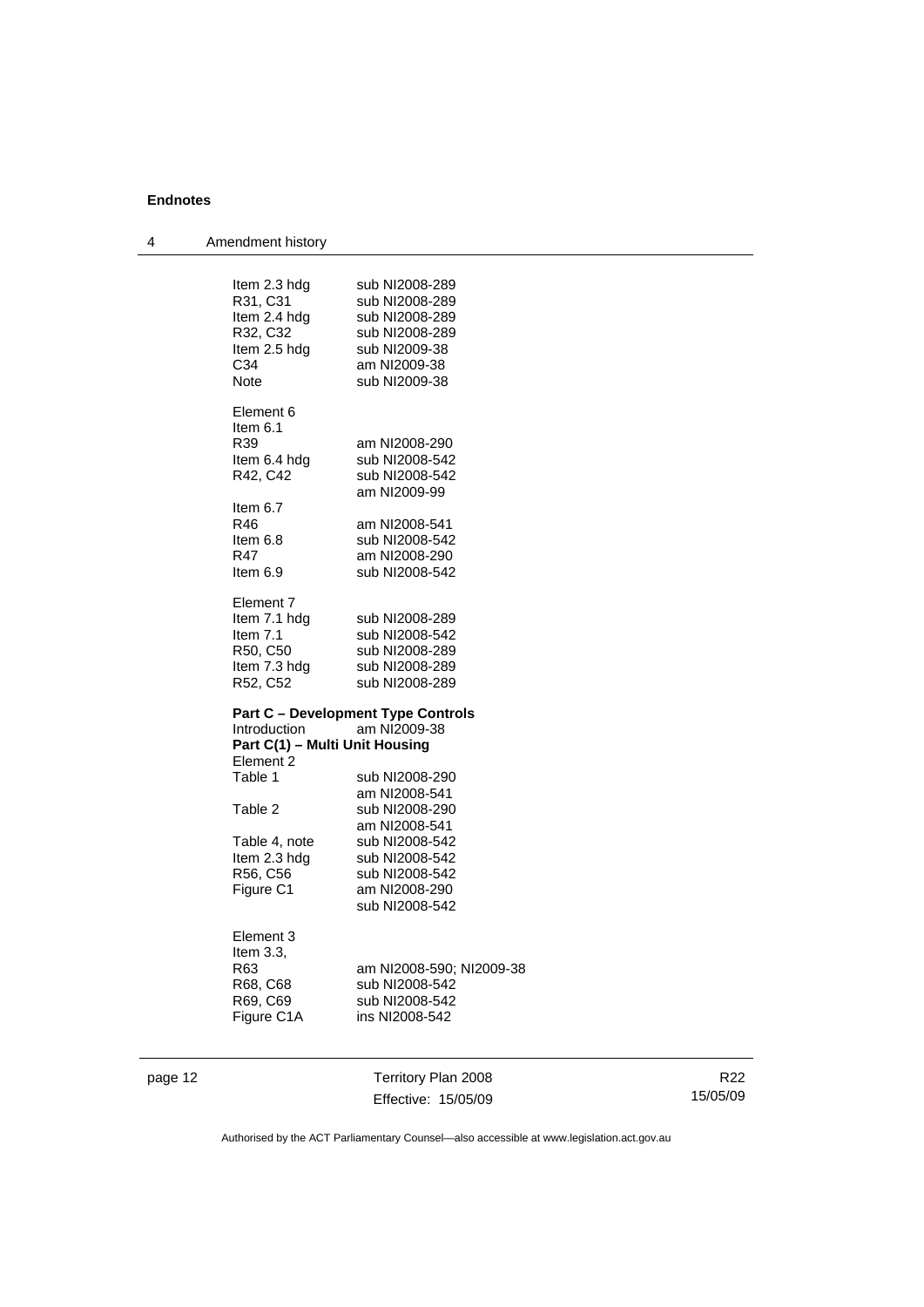Amendment history 4

Element 4 Item 4.1 R72 am NI2008-541; NI2009-38 om NI2009-38 Item 4.2 R80, C80 om NI2008-289<br>R81, C81 sub NI2008-289 R81, C81 sub NI2008-289<br>R81 am NI2009-99 am NI2009-99 R84, C84 sub NI2008-542 Element 5 Item 5.3 R88, C88 sub NI2008-289 R89, C89 sub NI2008-289<br>R90, C90 sub NI2008-289 sub NI2008-289 **Part C(2) – Multi Unit Housing**  Element 2<br>Item 2.2 hdg sub NI2008-541 Item 2.3 hdg sub NI2008-541 **Part C(3) – Multi Unit Housing**  Element 2<br>Item 2.3 Item 2.3 sub NI2008-542<br>Item 2.4 sub NI2008-542 sub NI2008-542 Element 3 Item  $3.4$ <br>R129 am NI2008-541 **Part D – Development Type Controls-Other forms of Residential Development and Non-Residential Development**  Element 1 Item 1.6<br>R260 sub NI2008-542 R261 sub N2008-542 **3.4 Inner North Precinct Code Part A – General Development Controls**  Element 2<br>Item 2.1 hdg sub NI2008-358 R3 sub NI2008-358 Item 2.3 hdg sub NI2008-358 R6 sub NI2008-358 R7 sub NI2008-358<br>C11 sub NI2008-358 C11 sub NI2008-358<br>
Figure 1 sub NI2008-358 sub NI2008-358

R13 sub NI2008-358<br>Item 2.5 hdg sub NI2008-541

R22 15/05/09 Territory Plan 2008 Effective: 15/05/09 page 13

Authorised by the ACT Parliamentary Counsel—also accessible at www.legislation.act.gov.au

sub NI2008-541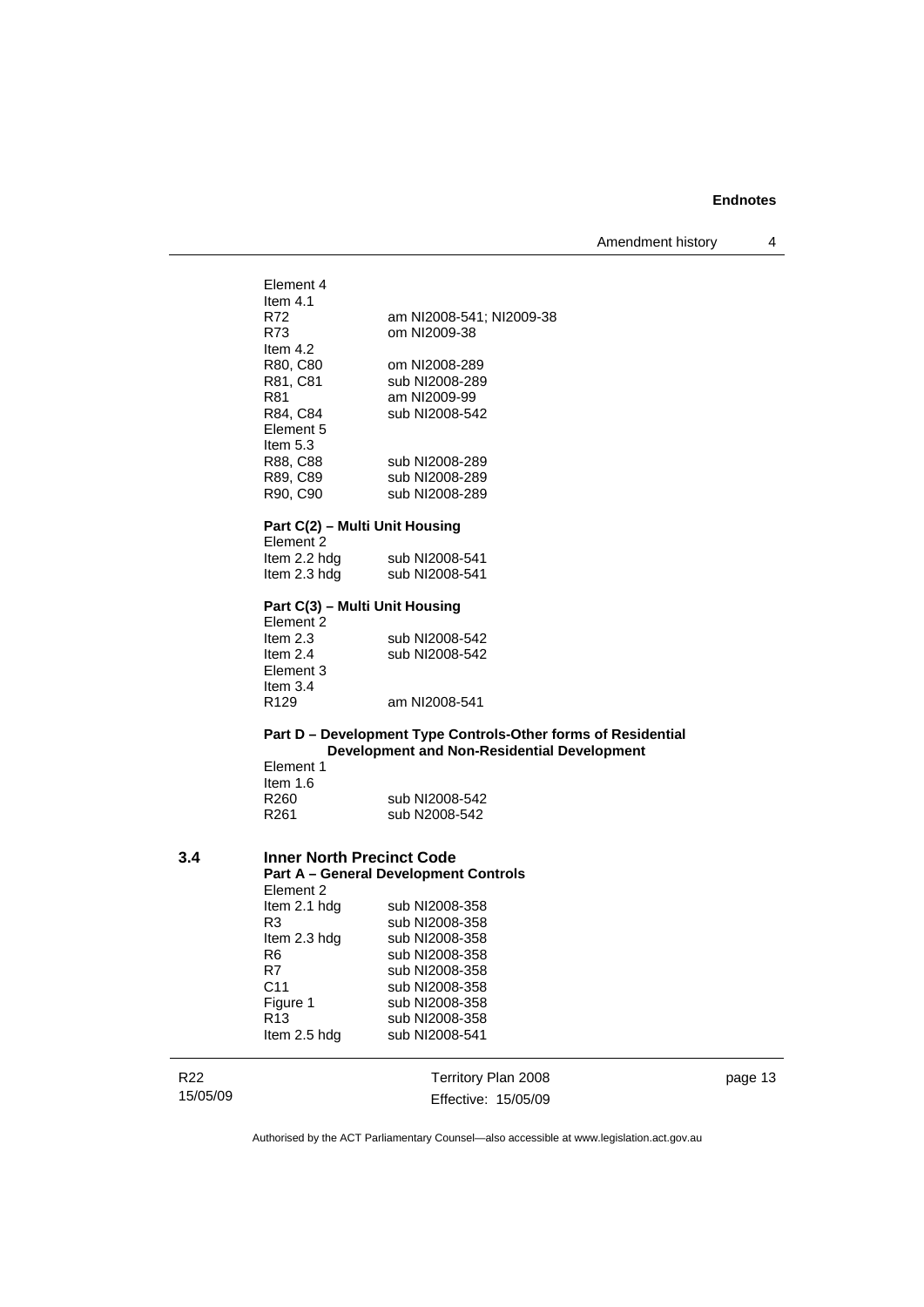| Amendment history |
|-------------------|
|                   |

| Element 3<br>Figure 2<br>Item 3.2 hdg<br>R <sub>18</sub> | sub NI2008-358<br>sub NI2008-358<br>sub NI2008-358 |
|----------------------------------------------------------|----------------------------------------------------|
| <b>Part B - Control Plans</b><br>Braddon                 | sub NI2008-358                                     |
| <b>Part C - Site Specific Controls</b>                   |                                                    |
| Part C (1) - Braddon                                     |                                                    |
| Item 2.2 hdg                                             | om NI2008-358                                      |
| R <sub>25</sub>                                          | om NI2008-358                                      |
| Item 2.3 hdg                                             | om NI2008-358                                      |
| R <sub>26</sub>                                          | om NI2008-358                                      |
|                                                          |                                                    |
| Part C (2) - Lyneham                                     |                                                    |
| Item 2.2 hdg                                             | om NI2008-358                                      |
| R32                                                      | om NI2008-358                                      |
| Item 2.3 hdg                                             | om NI2008-358                                      |
| R33                                                      | om NI2008-358<br>om NI2008-358                     |
| Item 2.4 hdg<br>R34                                      | om NI2008-358                                      |
| Item 2.5 hdg                                             | om NI2008-358                                      |
| R35                                                      | om NI2008-358                                      |
| Item 2.6 hdg                                             | om NI2008-358                                      |
| R36                                                      | om NI2008-358                                      |
| Item 2.7 hdg                                             | om NI2008-358                                      |
| R37                                                      | om NI2008-358                                      |
| Item 2.8 hdg                                             | om NI2008-358                                      |
| R38                                                      | om NI2008-358                                      |
| Item 2.9 hdg                                             | om NI2008-358                                      |
| R39                                                      | om NI2008-358                                      |
| Item 2.10 hdg                                            | om NI2008-358                                      |
| R40                                                      | om NI2008-358                                      |
| Part C (4) - Turner<br>Element <sub>2</sub>              |                                                    |

Item 2.1 hdg sub NI2008-358<br>R45 sub NI2008-358 R45 sub NI2008-358<br>Figure 3 ins NI2008-358 ins NI2008-358

**4.1 CZ1 – CZ6 Objectives and Development Tables CZ1 – Core Zone**  Minimum Assessment Track<br>Merit am NI20 am NI2009-37 Prohibited Development table am NI2008-541

page 14 Territory Plan 2008 Effective: 15/05/09

R22 15/05/09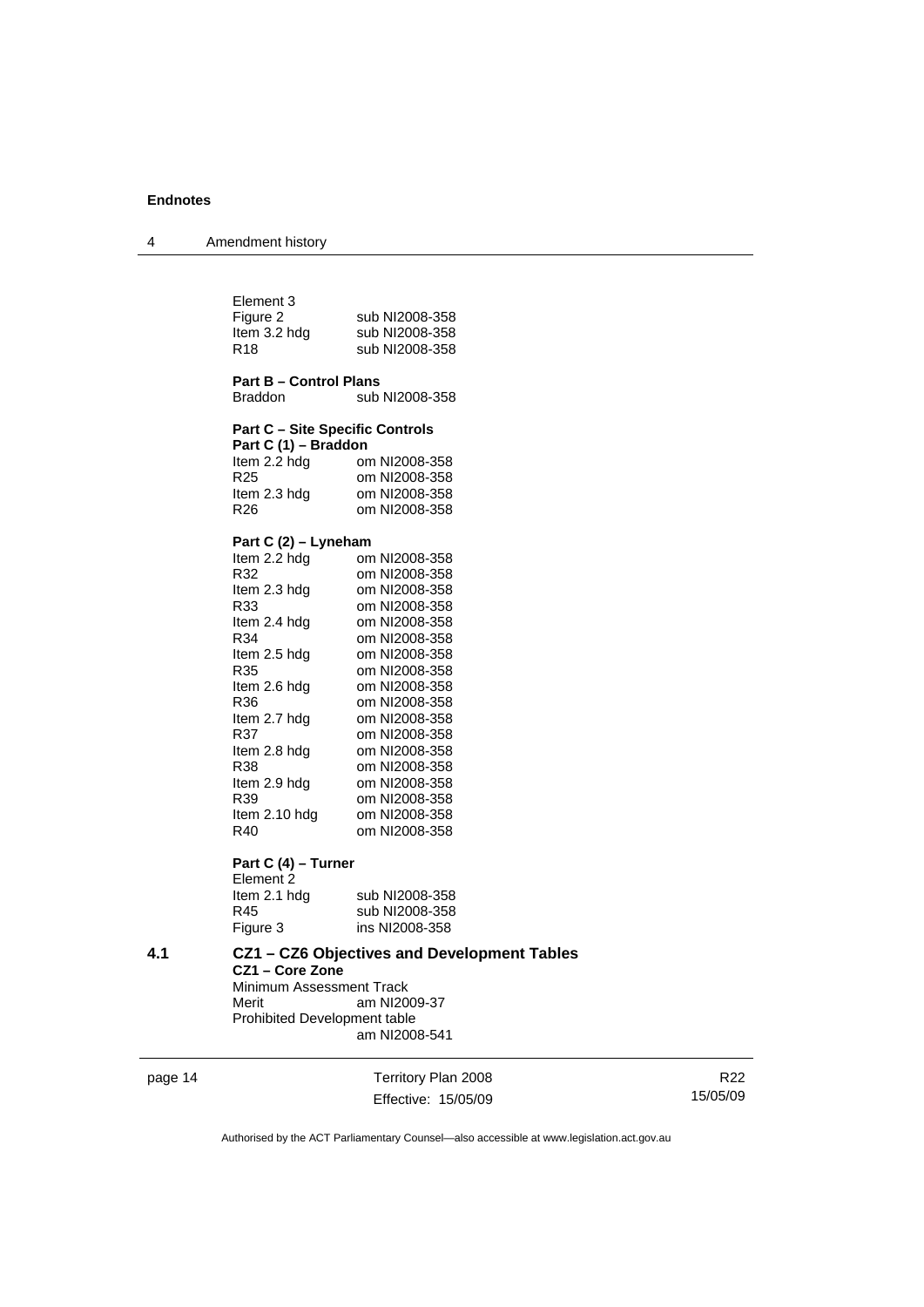#### **CZ2 – Business Zone**

Minimum Assessment Track<br>Merit am NI20 am NI2009-37 Prohibited Development table am NI2008-541

**CZ3 – Services Zone**  Minimum Assessment Track Merit am NI2009-37 Prohibited Development table am NI2008-541

# **CZ4 – Local Centres Zone**

Minimum Assessment Track Merit **Am variation No 281; NI2009-37** Prohibited Development table am NI2008-541

**CZ5 – Mixed Use Zone**  Minimum Assessment Track Merit am NI2009-37 Prohibited Development table am NI2008-541

#### **CZ6 – Leisure and Accommodation Zone**

Minimum Assessment Track<br>Merit am Varia am Variation No 293; NI2009-37 Prohibited Development table am NI2008-541 Fig 5<br>Narrabundah

sub Variation No 293

# **4.2 City Centre Precinct Code**

**Part A (1) – City Centre – CZ1 Core Zone**  Element 2<br>R34 am NI2008-290

**Part A (3) – City Centre – CZ3 Services Zone – Braddon**  Element 1<br>Item 1.1 hdg Item 1.1 hdg sub NI2008-290<br>R41, C41 sub NI2008-290 R41, C41 sub NI2008-290<br>R42, C42 sub NI2008-290 sub NI2008-290 R43, C43 sub NI2008-290 R44, C44 sub NI2008-290 Figure A12 sub NI2008-290

R22 15/05/09 Territory Plan 2008 Effective: 15/05/09 page 15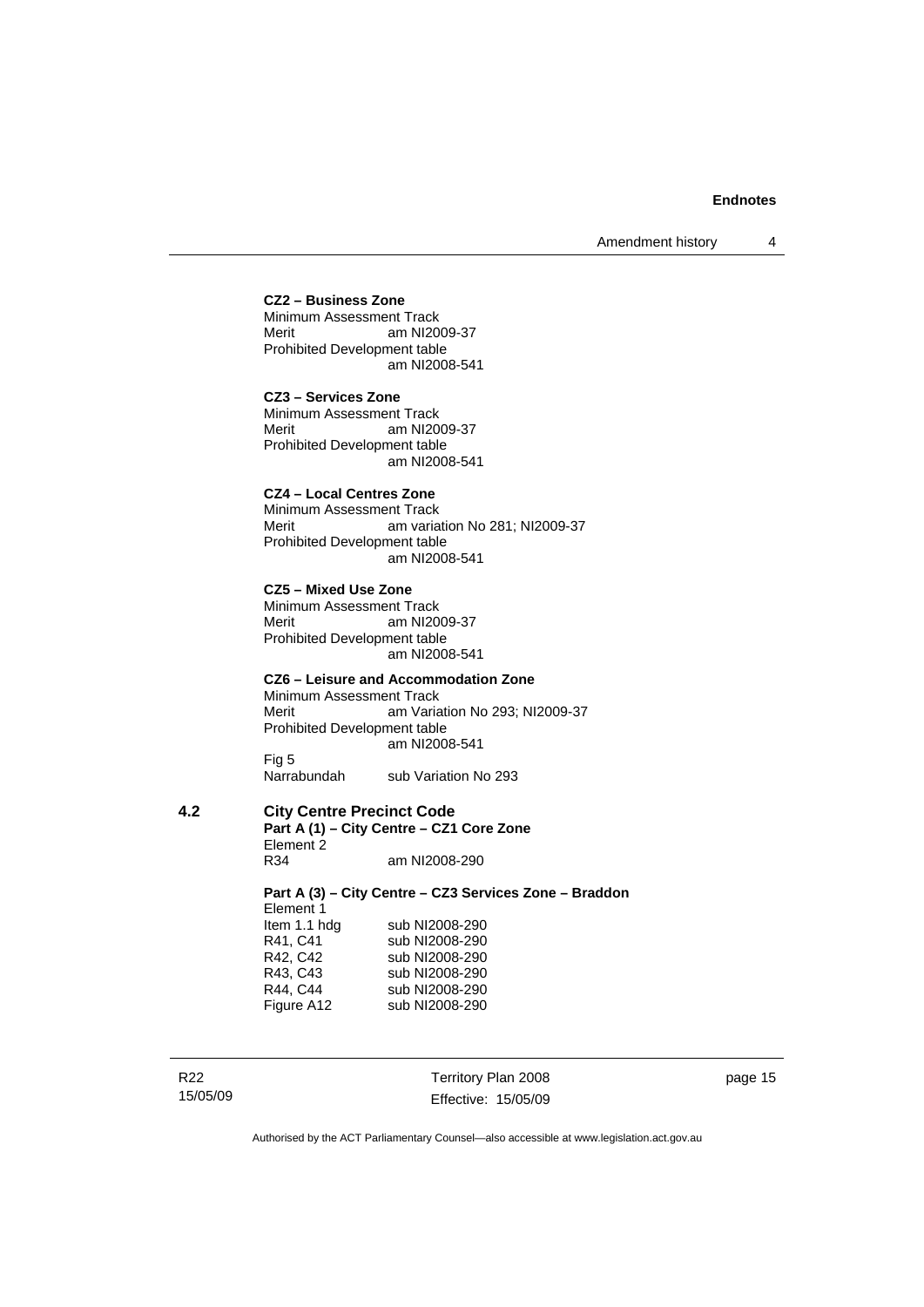|  | Amendment history |
|--|-------------------|
|--|-------------------|

|     | Element 2<br>Item $2.3$<br>C62<br>Element 6                                                    | <b>Part B - General Development Controls</b><br>sub NI2009-38 |
|-----|------------------------------------------------------------------------------------------------|---------------------------------------------------------------|
|     | Item $6.1$<br>R83<br>Element 7<br>Item $7.1$                                                   | am NI2008-541                                                 |
|     | R99                                                                                            | am NI2009-38                                                  |
| 4.3 | <b>Town Centres Precinct Code</b><br><b>Part A - Town Centres - Overview</b><br>Figure A1      | sub variation No 289                                          |
|     | Part A(3) - CZ3 Services Zone<br>Element 3                                                     |                                                               |
|     | Figure A5                                                                                      | sub variation No 289                                          |
|     | Element 1                                                                                      | <b>Part B - General Development Controls</b>                  |
|     | Item $1.3$<br>R <sub>61</sub><br>Element 2                                                     | am NI2008-541                                                 |
|     | Item $2.3$<br>C64<br>Element 6                                                                 | sub NI2009-38                                                 |
|     | Item $6.1$<br>R83<br>Element 7<br>Item $7.1$                                                   | am NI2008-541                                                 |
|     | R99                                                                                            | am NI2009-38                                                  |
| 4.4 | <b>Group Centres Precinct Code</b><br>Part A(2) - CZ2 Business Zone<br>Element 1<br>Item $1.2$ |                                                               |
|     | R <sub>12</sub><br>Item $1.4$                                                                  | am NI2008-541                                                 |
|     | R <sub>15</sub>                                                                                | am NI2008-541                                                 |
|     | Element 1<br>Item $1.3$                                                                        | <b>Part B - General Development Controls</b>                  |
|     | R34<br>Element 2<br>Item $2.3$                                                                 | am NI2008-541                                                 |
|     | C <sub>37</sub>                                                                                | sub NI2009-38                                                 |
|     |                                                                                                |                                                               |

page 16 Territory Plan 2008 Effective: 15/05/09

R22 15/05/09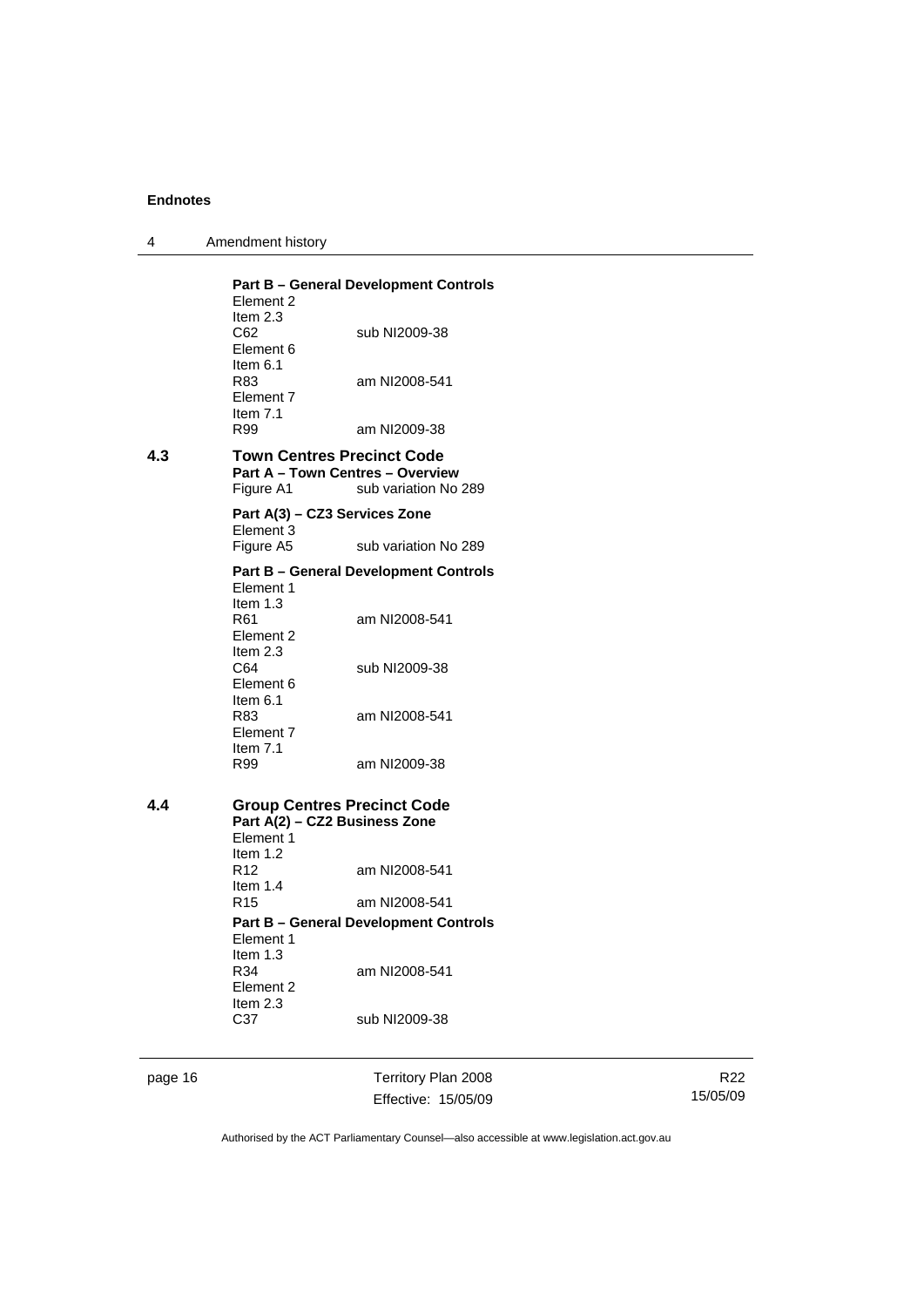Amendment history 4

Element 6 Item 6.1<br>R57 am NI2008-541 Element 7 Item 7.1<br>R71 am NI2009-38

# **4.5 Local Centres Precinct Code Part A – General Development Controls**  Element 1

| ltem 1.3   |               |
|------------|---------------|
| R5         | am NI2008-541 |
| Flement 2  |               |
| Item $2.5$ |               |
| C13        | sub NI2009-38 |
| Flement 6  |               |
| ltem 6.1   |               |
| R34        | am NI2008-541 |
| Flement 7  |               |
| Item $7.1$ |               |
| R48        | am NI2009-38  |

#### **4.6 CZ2 Office Areas Outside Centres Precinct Code Part A – General Development Controls**

|     | Element 1<br>Item $1.2$ |                                                                              |
|-----|-------------------------|------------------------------------------------------------------------------|
|     | R4                      | am NI2008-541                                                                |
|     | Element 2<br>Item $2.5$ |                                                                              |
|     | C8<br>Element 6         | sub NI2009-38                                                                |
|     | ltem 6.1                |                                                                              |
|     | R27<br>Element 7        | am NI2008-541                                                                |
|     | Item $7.1$<br>R43       | am NI2009-38                                                                 |
|     |                         | <b>Part B – General Development Controls</b>                                 |
|     | Flement 1<br>Item $1.1$ |                                                                              |
|     | R53                     | am NI2008-541                                                                |
| 4.7 | Element 1               | CZ5 Mixed Use Zone Development Code<br>Part A – General Development Controls |

Item 1.2<br>R3A, C3A ins Variation No 293

R22 15/05/09

Territory Plan 2008 Effective: 15/05/09 page 17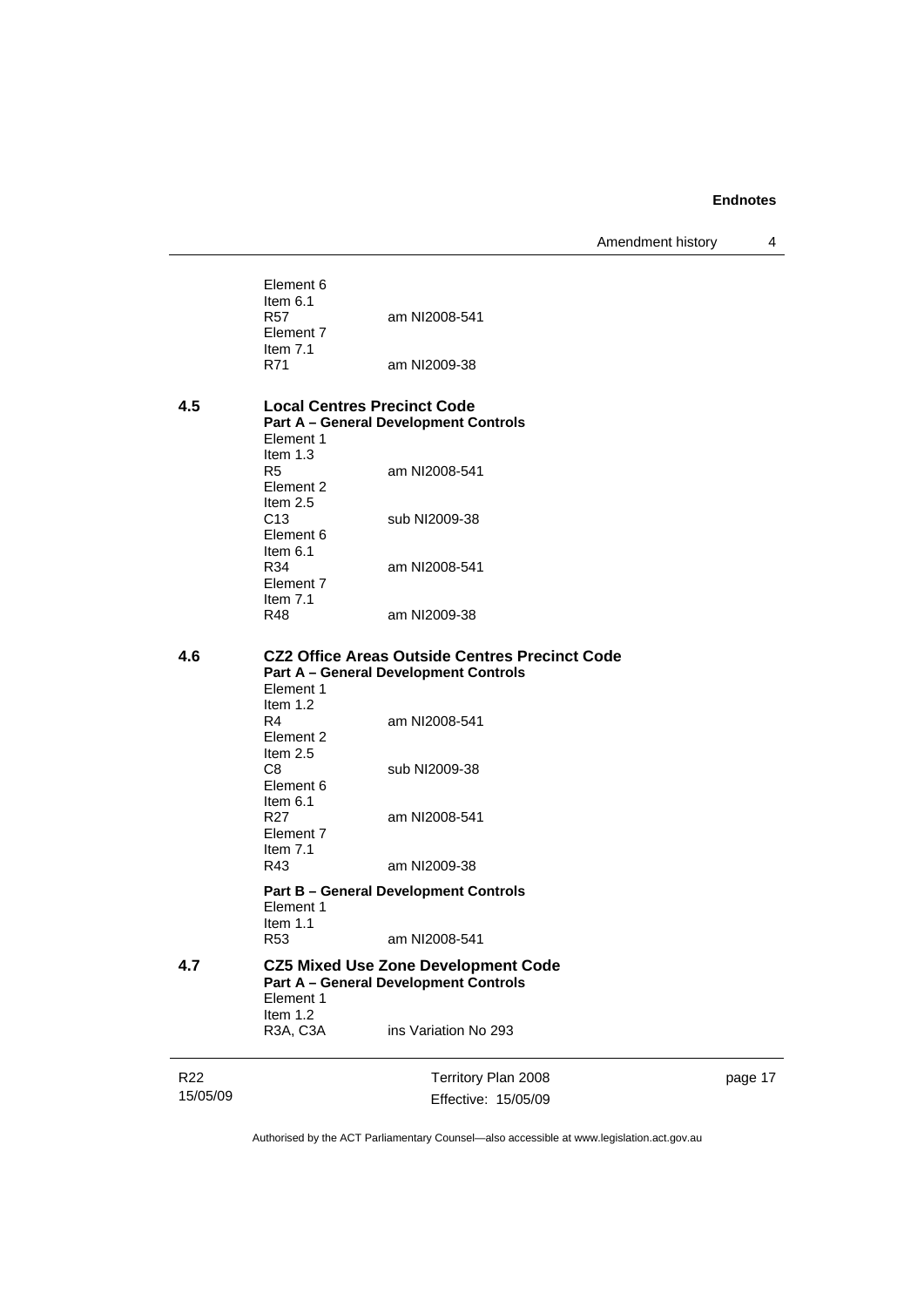| 4 | Amendment history |
|---|-------------------|
|---|-------------------|

|         | R4<br>Element 2                                                                                    | am NI2008-541                                                                                       |                 |
|---------|----------------------------------------------------------------------------------------------------|-----------------------------------------------------------------------------------------------------|-----------------|
|         | Item 2.4<br>C8<br>Element 6                                                                        | sub NI2009-38                                                                                       |                 |
|         | Item $6.1$<br>R <sub>27</sub><br>Element 7<br>Item 7.1                                             | am NI2008-541                                                                                       |                 |
|         | R43                                                                                                | am NI2009-38                                                                                        |                 |
| 4.8     | Element 1                                                                                          | CZ6 Leisure and Accommodation Zone Development Code<br><b>Part A - General Development Controls</b> |                 |
|         | Item 1.1<br>R2                                                                                     | am NI2008-541                                                                                       |                 |
|         | Item $1.2$<br>R5<br>Element 2                                                                      | am NI2008-541                                                                                       |                 |
|         | Item 2.5<br>C10<br>Element 6                                                                       | sub NI2009-38                                                                                       |                 |
|         | Item $6.1$<br>R <sub>29</sub><br>Element 7<br>Item $7.1$                                           | amNI2008-541                                                                                        |                 |
|         | R45                                                                                                | am NI2009-38                                                                                        |                 |
|         | Element 1                                                                                          | <b>Part B - Site Specific Development Controls</b>                                                  |                 |
|         | Item 1.4 hdg<br><b>R55A</b>                                                                        | ins Variation No 293<br>ins Variation No 293                                                        |                 |
| 5.1     | IZ1 - General Industrial Zone<br>Minimum Assessment Track<br>Merit<br>Prohibited Development table | IZ1 - IZ2 Objectives and Development Tables<br>am NI2009-37                                         |                 |
|         |                                                                                                    | am NI2008-541                                                                                       |                 |
|         | Minimum Assessment Track<br>Merit<br>Prohibited Development table                                  | IZ2 - Mixed Use Industrial Zone<br>am NI2009-37<br>am NI2008-541                                    |                 |
| page 18 |                                                                                                    | Territory Plan 2008                                                                                 | R <sub>22</sub> |
|         |                                                                                                    | Effective: 15/05/09                                                                                 | 15/05/09        |

Authorised by the ACT Parliamentary Counsel—also accessible at www.legislation.act.gov.au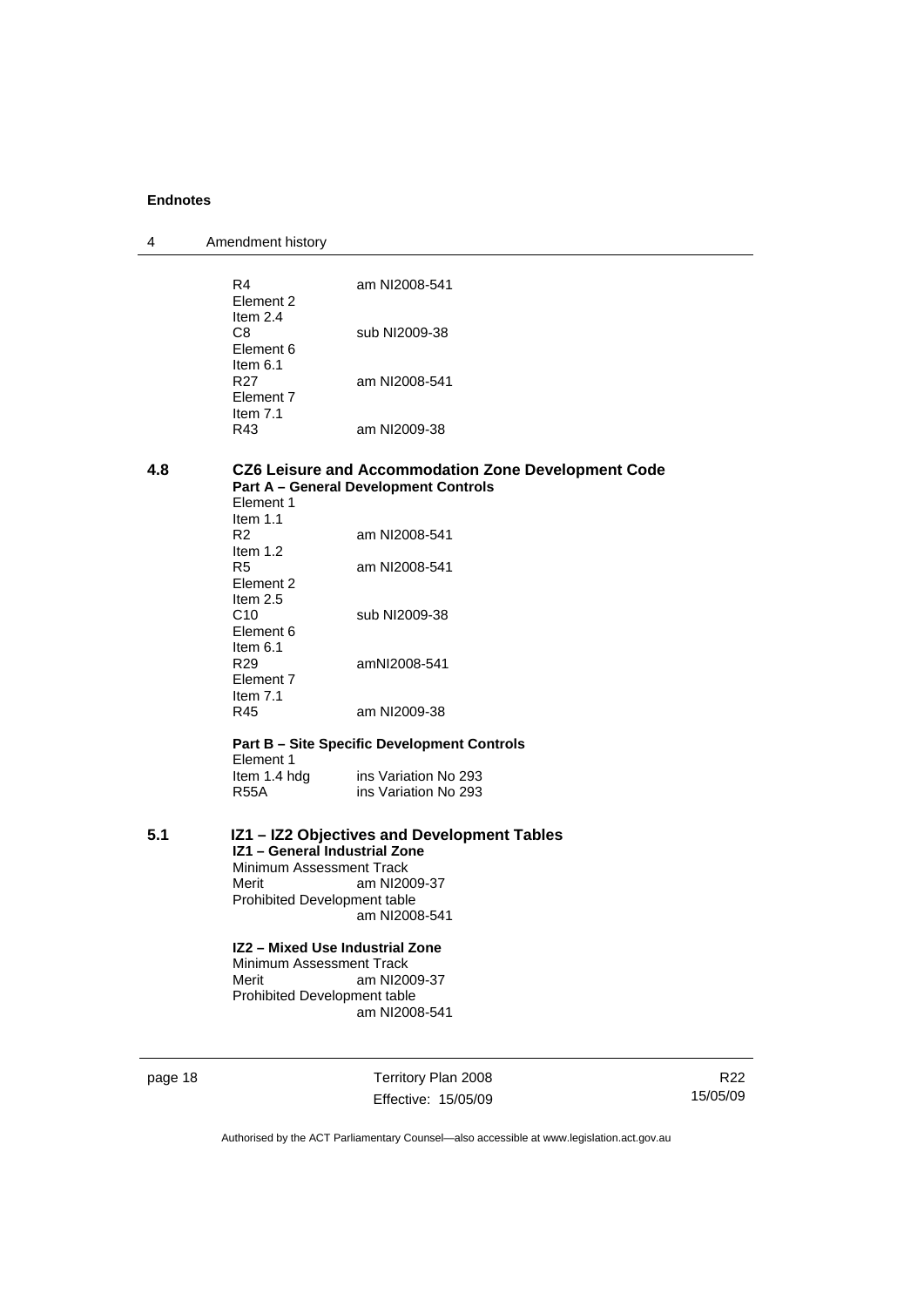| 5.2 | Element 1                                                                                               | <b>Industrial Zones Development Code</b><br>Part A(2) - IZ2 - Industrial Mixed Use Zone |
|-----|---------------------------------------------------------------------------------------------------------|-----------------------------------------------------------------------------------------|
|     | R2                                                                                                      | am NI2008-290                                                                           |
|     | Element 2                                                                                               | <b>Part B – General Development controls</b>                                            |
|     | Item $2.3$<br>R <sub>11</sub> , C <sub>11</sub><br>Element 2                                            | am NI2008-590                                                                           |
|     | Item $2.5$<br>C <sub>13</sub><br>Element 6<br>Item $6.1$                                                | sub NI2009-38                                                                           |
|     | R38<br>Element 7<br>Item $7.1$                                                                          | am NI2008-541                                                                           |
|     | R50                                                                                                     | am NI2009-38                                                                            |
| 6.1 | <b>CFZ Community Facility Zone</b><br>Minimum Assessment Track<br>Merit<br>Prohibited Development table | <b>CFZ Objectives and Development Table</b><br>am NI2009-37<br>am NI2008-541            |
| 6.2 |                                                                                                         | <b>Community Facility Zone Development Code</b>                                         |
|     | Element 1<br>Item $1.3$<br>R <sub>3</sub><br>Element 2                                                  | <b>Part A - General Development Controls</b><br>am NI2008-541                           |
|     | Item $2.3$<br>R <sub>10</sub><br>C10<br>R <sub>11</sub><br>C <sub>11</sub>                              | am NI2009-38<br>sub NI2009-38<br>am NI2009-38<br>sub NI2009-38                          |
|     | Element 2<br>Item $2.5$<br>C12<br>Element 6                                                             | sub NI2009-38                                                                           |
|     | Item $6.1$<br>R28<br>Element 7<br>Item $7.1$                                                            | am NI2008-541                                                                           |
|     | R39                                                                                                     | am NI2009-38                                                                            |

R22 15/05/09

Territory Plan 2008 Effective: 15/05/09 page 19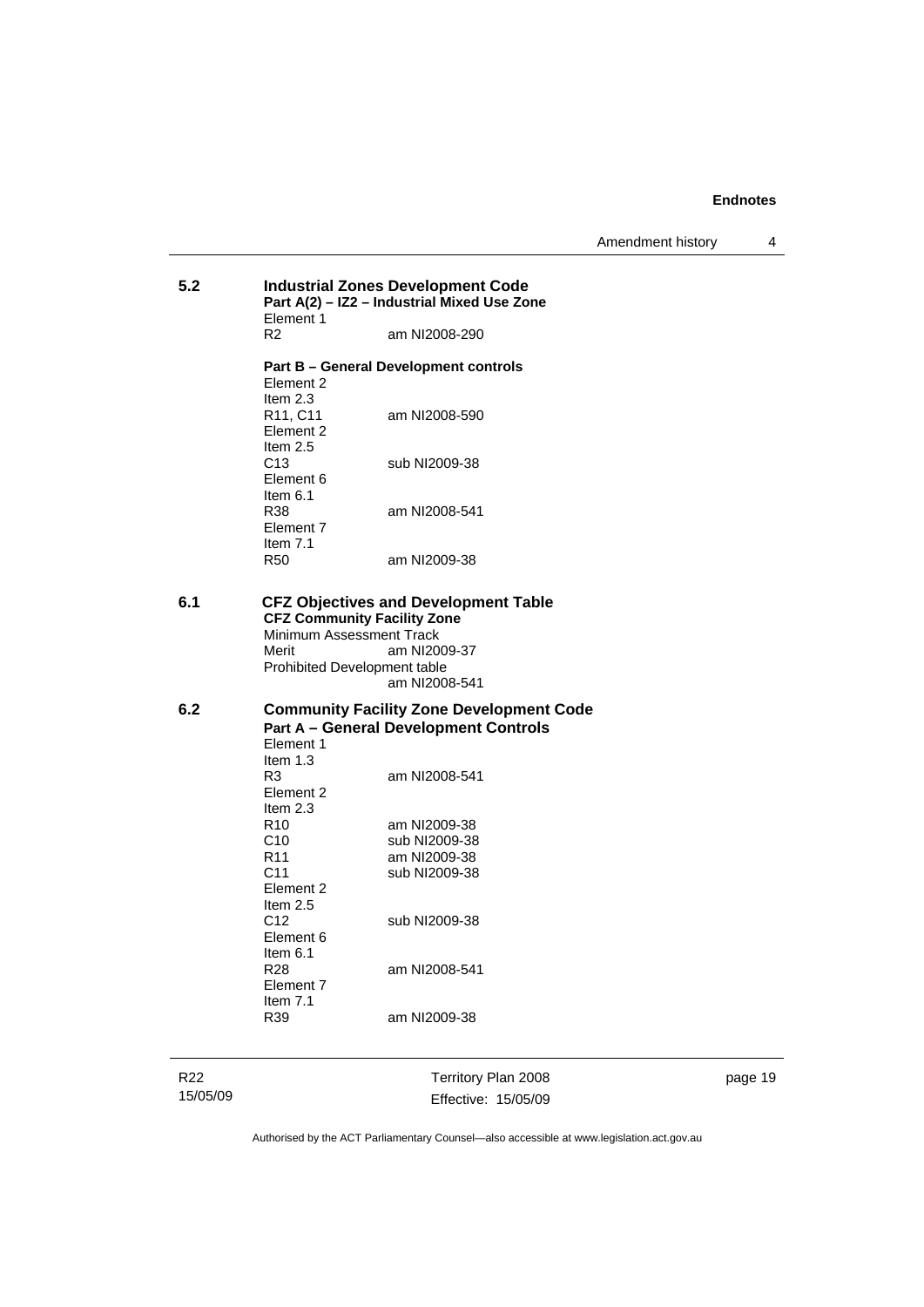| 4   | Amendment history                                                                                                                                                                                   |
|-----|-----------------------------------------------------------------------------------------------------------------------------------------------------------------------------------------------------|
| 7.1 | <b>PRZ1-PRZ2 Objectives and Development Tables</b><br>PRZ1 - Urban Open Space Zone<br>Minimum Assessment Track<br>Merit<br>am NI2009-37; NI2009-99<br>Prohibited Development table<br>am NI2008-541 |
|     | <b>PRZ2 - Restricted Access Recreation Zone</b><br>Minimum Assessment Track<br>am NI2009-37<br>Merit<br>Prohibited Development table<br>am NI2008-541                                               |
| 7.2 | <b>Parks and Recreation Zones Development Code</b><br><b>Part B - General Development Controls</b><br>Element 2<br>Item $2.3$                                                                       |
|     | C15<br>sub NI2009-38<br>Element 6                                                                                                                                                                   |
|     | Item $6.2$<br>R32<br>am NI2008-541<br>Element 7                                                                                                                                                     |
|     | Item $7.1$<br>R43<br>am NI2009-38                                                                                                                                                                   |
| 8.1 | TSZ1 - TSZ2 Objectives and Development Tables<br><b>TSZ1 - Transport Zone</b><br>Minimum Assessment Track<br>Merit<br>am NI2009-37<br>Prohibited Development table<br>am NI2008-541                 |
|     | TSZ2 - Services Zone<br>Minimum Assessment Track<br>am NI2009-37<br>Merit<br>Prohibited Development table<br>am NI2008-541                                                                          |
| 8.2 | <b>Transport and Services Zone Development Code</b><br><b>Part B - General Development Controls</b><br>Element 2                                                                                    |
|     | Item 2.3<br>C10<br>sub NI2009-38<br>Element 6<br>Item 6.2                                                                                                                                           |
|     | R23<br>am NI2008-541                                                                                                                                                                                |
|     |                                                                                                                                                                                                     |

page 20 Territory Plan 2008

15/05/09

R22

Authorised by the ACT Parliamentary Counsel—also accessible at www.legislation.act.gov.au

Effective: 15/05/09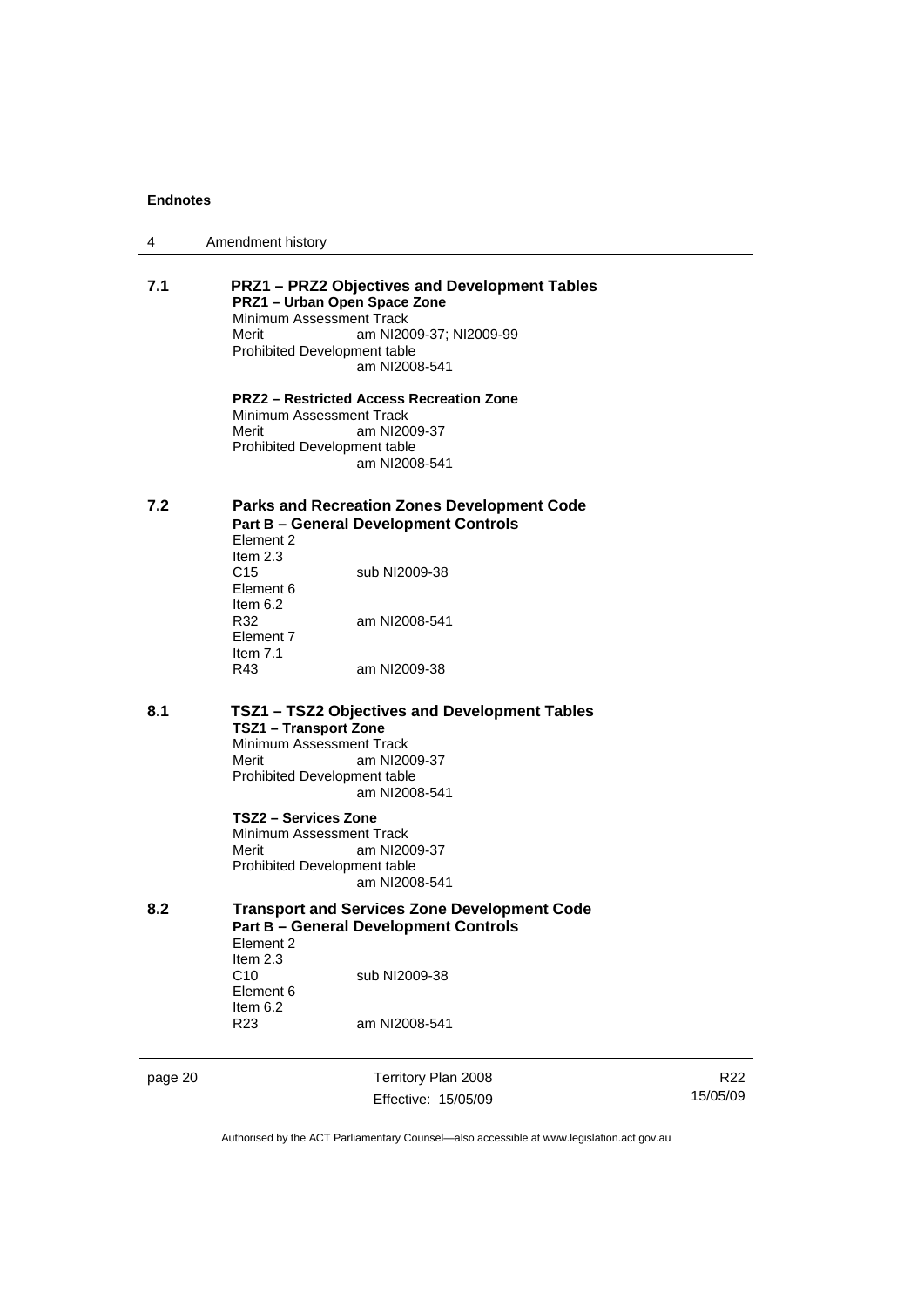Element 7 Item 7.1 R33 am NI2009-38

#### **9.1 NUZ1 – NUZ5 Objectives and Development Tables NUZ1 – Broadacre Zone Development Table**  Minimum Assessment Track

Merit am NI2008-541; NI2009-37; NI2009-99 Prohibited development table am NI2008-541 fig 7 Symonston

Area 'b' sub Variation No 285

#### **NUZ2 – Rural Zone Development Table**

Minimum Assessment Track Merit am NI2008-290; NI2009-37 Prohibited development table am NI2008-541

# **NUZ3 –Hills, Ridges and Buffer Zone Development Table**

am NI2009-37 Minimum Assessment Track Merit am variation No 281; NI2009-37; NI2009-99 Prohibited development table am NI2008-541

#### **NUZ4 –River Corridor Zone Development Table**

Minimum Assessment Track<br>Merit am NI20 am NI2009-37 Prohibited development table NI2008-541

**NUZ5 –Mountains and Bushland Zone Development Table**  Title am NI2009-37 Minimum Assessment Track<br>Merit am NI20 am NI2009-37 Prohibited development table NI2008-541

**9.2 Non-Urban Zones Development Code Part A(1) – NUZ1 – Broadacre zone**  Element 1 Item 1.1 C2 am NI2008-590

R22 15/05/09 Territory Plan 2008 Effective: 15/05/09 page 21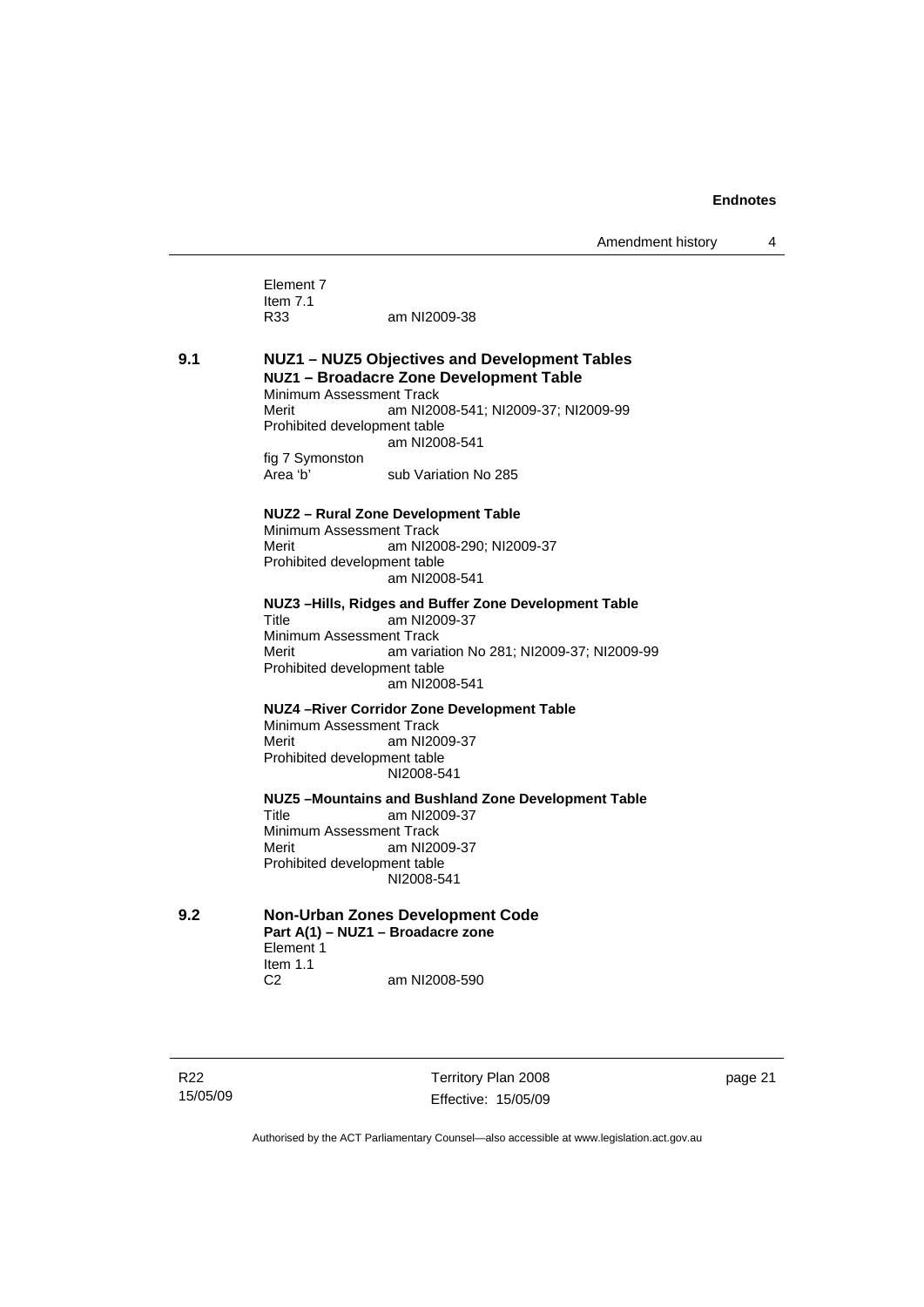|  | Amendment history |
|--|-------------------|
|--|-------------------|

|      | Element 2<br>Item 2.3                                           | <b>Part B - General Development Controls</b>                                            |
|------|-----------------------------------------------------------------|-----------------------------------------------------------------------------------------|
|      | C21<br>Element 7<br>Item $7.1$                                  | sub NI2009-38                                                                           |
|      | R40                                                             | am NI2009-38                                                                            |
|      | Part C(8) - Harman Industrial Area,<br>Jerrabomberra            | ins NI2008-290; renum as Part C(8) R4 LA                                                |
| 10.1 | Element 2<br>Item $2.7$                                         | <b>Northbourne Avenue Precinct Code</b><br><b>Part B - General Development Controls</b> |
|      | C <sub>29</sub><br>Element 6<br>Item $6.1$                      | sub NI2009-38                                                                           |
|      | R57<br>Element 7<br>Item $7.1$                                  | am NI2008-541                                                                           |
|      | R73                                                             | am NI2009-38                                                                            |
| 10.2 | <b>Rural Villages Precinct Code</b><br>Part A - Village of Hall |                                                                                         |
|      | Figure 1                                                        | sub NI2008-290                                                                          |
|      | <b>Part B - Stromlo Settlement</b><br>Element 5                 |                                                                                         |
|      | C <sub>33</sub>                                                 | am NI2028-290                                                                           |
|      | Part D - Uriarra Village<br>Element 2<br>Item $2.1$             |                                                                                         |
|      | C50                                                             | sub NI2009-38                                                                           |
| 11.1 | $3.2.5$ sch $2$                                                 | <b>Parking and Vehicular Access General Code</b><br>am NI2008-290, NI2008-541           |
| 11.3 | Introduction                                                    | <b>Access and Mobility General Code</b><br>am NI2008-541                                |
|      |                                                                 |                                                                                         |

page 22 Territory Plan 2008 Effective: 15/05/09

R22 15/05/09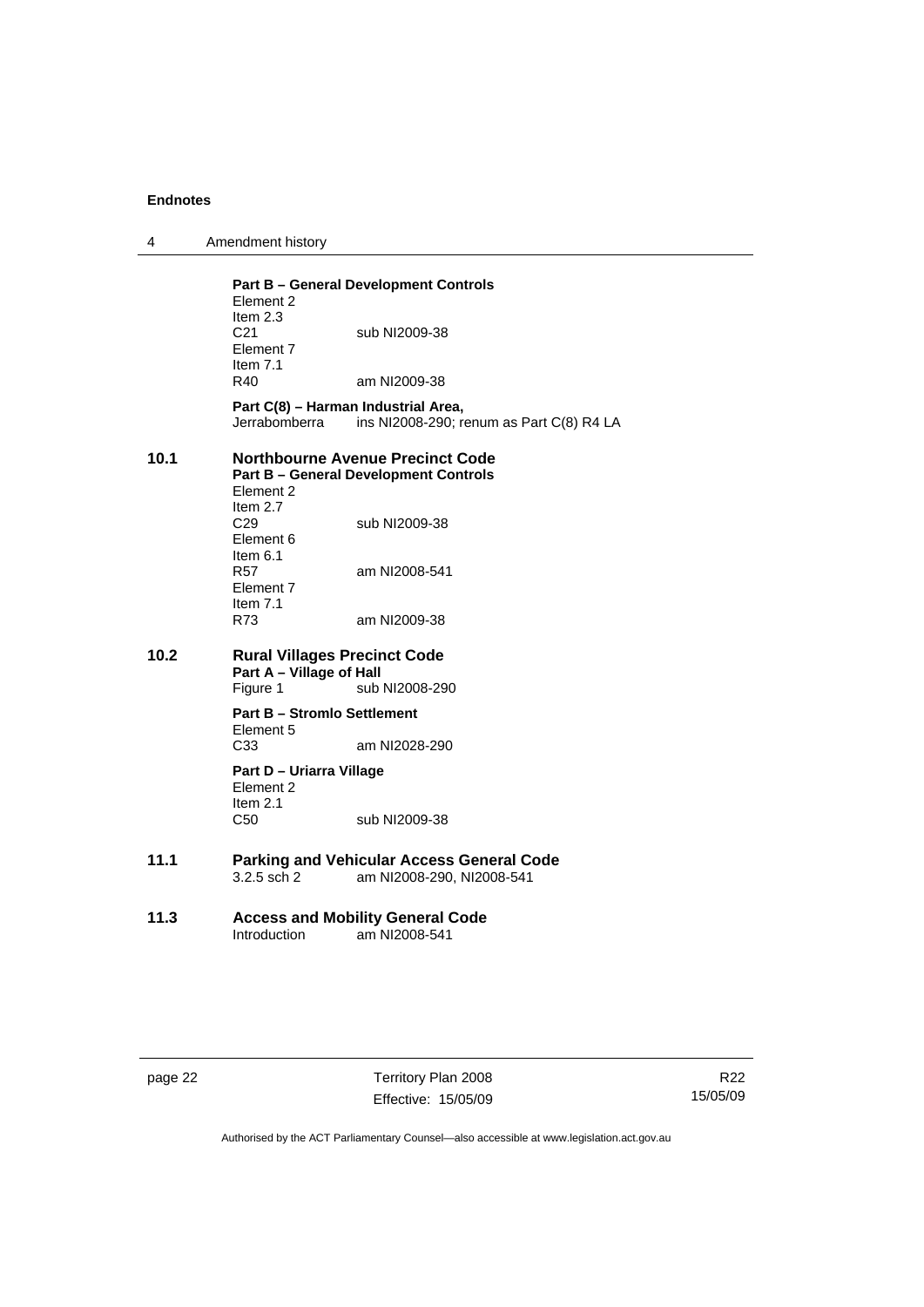| 11.4                        | Part A - General requirements<br>Element 3<br>Item $3.3$                                                   | <b>Crime Prevention through Environmental Design General Code</b>                                                                                                                                                                                                                                                                                                                                          |         |
|-----------------------------|------------------------------------------------------------------------------------------------------------|------------------------------------------------------------------------------------------------------------------------------------------------------------------------------------------------------------------------------------------------------------------------------------------------------------------------------------------------------------------------------------------------------------|---------|
|                             | C <sub>10</sub>                                                                                            | am NI2008-541                                                                                                                                                                                                                                                                                                                                                                                              |         |
| 11.8                        | Part A(2) - Policies<br>Element 2<br>Sch 2                                                                 | <b>Water Use and Catchment General Code</b><br><b>Part A – Conservation Catchments</b><br>am variation No 296                                                                                                                                                                                                                                                                                              |         |
|                             | Part B(2) - Policies<br>Element 6                                                                          | <b>Part B - Water Supply Catchments</b>                                                                                                                                                                                                                                                                                                                                                                    |         |
|                             | Sch 4                                                                                                      | am variation No 296                                                                                                                                                                                                                                                                                                                                                                                        |         |
|                             | Part C(2) - Policies<br>Element 11                                                                         | Part C - Drainage and Open Space Catchments                                                                                                                                                                                                                                                                                                                                                                |         |
|                             | Sch 6                                                                                                      | am variation No 296                                                                                                                                                                                                                                                                                                                                                                                        |         |
| 11.12                       | <b>Part A - General Controls</b><br>Element 2                                                              | <b>Residential Boundary Fences General Code</b>                                                                                                                                                                                                                                                                                                                                                            |         |
|                             | R1                                                                                                         | am NI2008-290                                                                                                                                                                                                                                                                                                                                                                                              |         |
| 12                          | <b>Overlays</b><br>Title<br>Introduction<br>12.1<br><b>Future Urban Areas</b><br>12.2<br>Precincts<br>12.6 | am NI2008-541<br>am NI2008-541<br>Special Requirements of the National Capital Plan<br>am NI2008-290<br>am NI2008-541<br>am variation No 281                                                                                                                                                                                                                                                               |         |
| 13                          | <b>Definitions</b><br>Part A                                                                               | Umbrella Term Commercial Accommodation Use am<br>NI2009-37<br>def Animal husbandry ins NI2008-590<br>def Cemetery am NI2009-37<br>def Consolidation ins NI2009-37<br>def Guest house am NI2009-37<br>def <i>Minor Use</i> sub NI2008-290<br>am NI2009-99<br>def Outdoor Recreation Facility am NI2008-541<br>def Religious associated use om NI2008-541<br>def Residential Care Accommodation am NI2009-37 |         |
| R <sub>22</sub><br>15/05/09 |                                                                                                            | Territory Plan 2008<br>Effective: 15/05/09                                                                                                                                                                                                                                                                                                                                                                 | page 23 |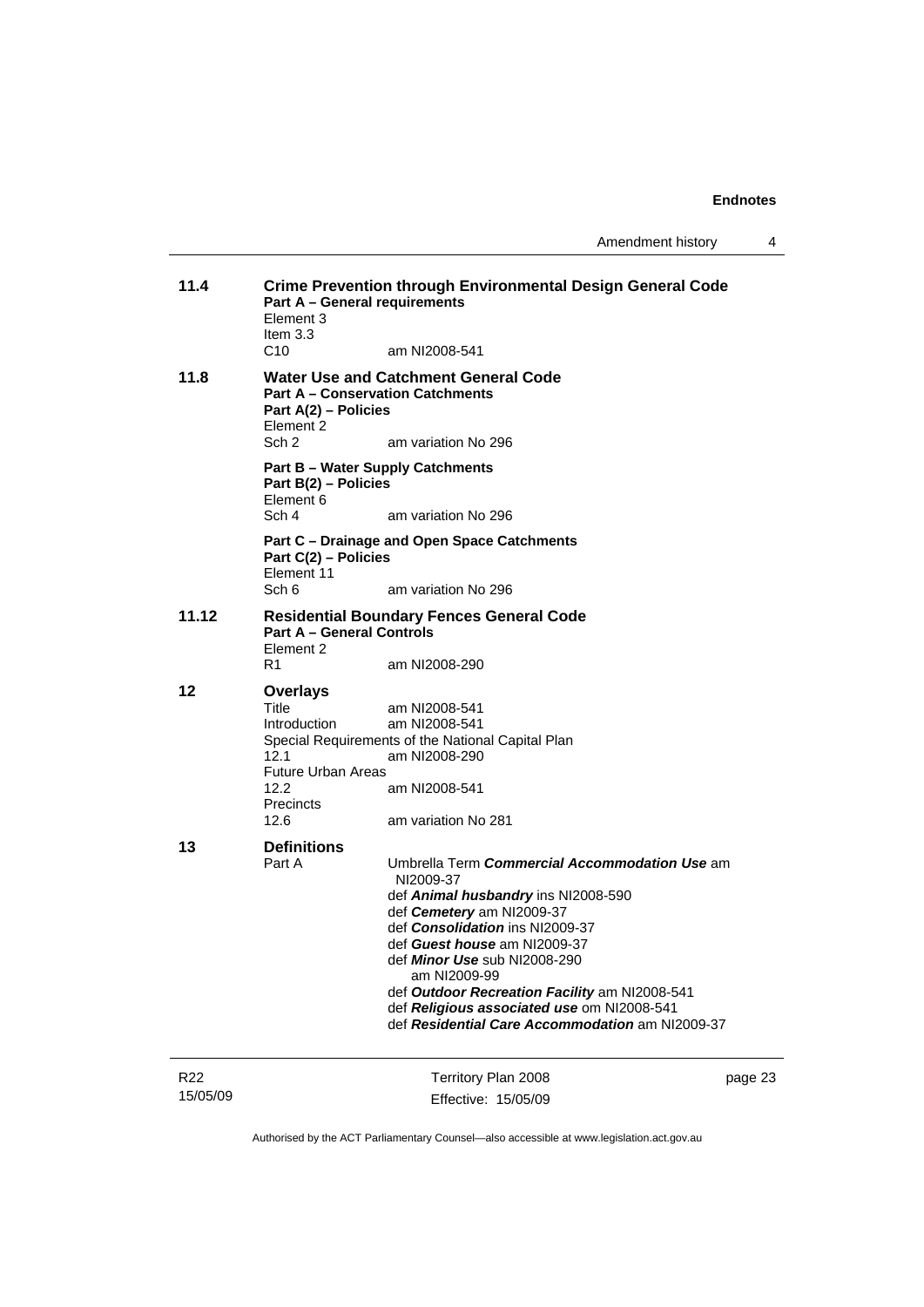| 4     | Amendment history                                                                            |                                                                                                                                                                                                                                                                                                                                                     |
|-------|----------------------------------------------------------------------------------------------|-----------------------------------------------------------------------------------------------------------------------------------------------------------------------------------------------------------------------------------------------------------------------------------------------------------------------------------------------------|
|       | Part B                                                                                       | def Service station sub NI2008-590<br>def Single dwelling housing reloc NI2009-37<br>def Subdivision am NI2009-99<br>def Temporary Use sub NI2008-290<br>def Transport Depot om NI2009-37<br>def Articulation Zone ins NI2008-541<br>def Front loading block sub NI2009-99<br>def Front Zone sub NI2008-290<br>def Rear loading block sub NI2009-99 |
| 14    | <b>Structure Plans</b><br>(prev 1) renum NI2008-590 R13                                      |                                                                                                                                                                                                                                                                                                                                                     |
| 14.1  | <b>West Belconnen</b><br>(prev 1.1) renum NI2008-590 R13                                     |                                                                                                                                                                                                                                                                                                                                                     |
| 14.2  | <b>Bruce Central Precinct</b><br>(prev 1.2) renum NI2008-590 R13                             |                                                                                                                                                                                                                                                                                                                                                     |
| 14.3  | <b>Kingston Foreshore</b><br>(prev 1.3) renum NI2008-590 R13                                 |                                                                                                                                                                                                                                                                                                                                                     |
| 14.4  | <b>North Watson</b><br>(prev 1.4) renum NI2008-590 R13                                       |                                                                                                                                                                                                                                                                                                                                                     |
| 14.5  | (prev 1.5) renum NI2008-590 R13                                                              | <b>Gungahlin Town Centre and Central Area</b>                                                                                                                                                                                                                                                                                                       |
| 14.6  | (prev 1.6) renum NI2008-590 R13                                                              | <b>Gungahlin: Part of Nicholls including Gold Creek Tourist Area</b>                                                                                                                                                                                                                                                                                |
| 14.7  | <b>North Gungahlin</b><br>(prev 1.7) renum NI2008-590 R13                                    |                                                                                                                                                                                                                                                                                                                                                     |
| 14.8  | <b>Goorooyarroo Nature Reserve</b><br>(prev 1.8) renum NI2008-590 R13                        | East Gungahlin - Suburbs of Kenny, Throsby, Part Harrison and                                                                                                                                                                                                                                                                                       |
| 14.9  | <b>Gungahlin - Suburb of Crace</b><br>(prev 1.9) renum NI2008-590 R13                        |                                                                                                                                                                                                                                                                                                                                                     |
| 14.10 | <b>Molonglo and North Weston</b><br>(prev 1.10) renum NI2008-590 R13<br>ins variation No 281 |                                                                                                                                                                                                                                                                                                                                                     |
| 15    | <b>Concept Plans</b><br>(prev 2) renum NI2008-590 R13                                        |                                                                                                                                                                                                                                                                                                                                                     |
| 15.1  | <b>Bonner</b><br>(prev 2.1) renum NI2008-590 R13                                             |                                                                                                                                                                                                                                                                                                                                                     |

page 24 Territory Plan 2008 Effective: 15/05/09

R22 15/05/09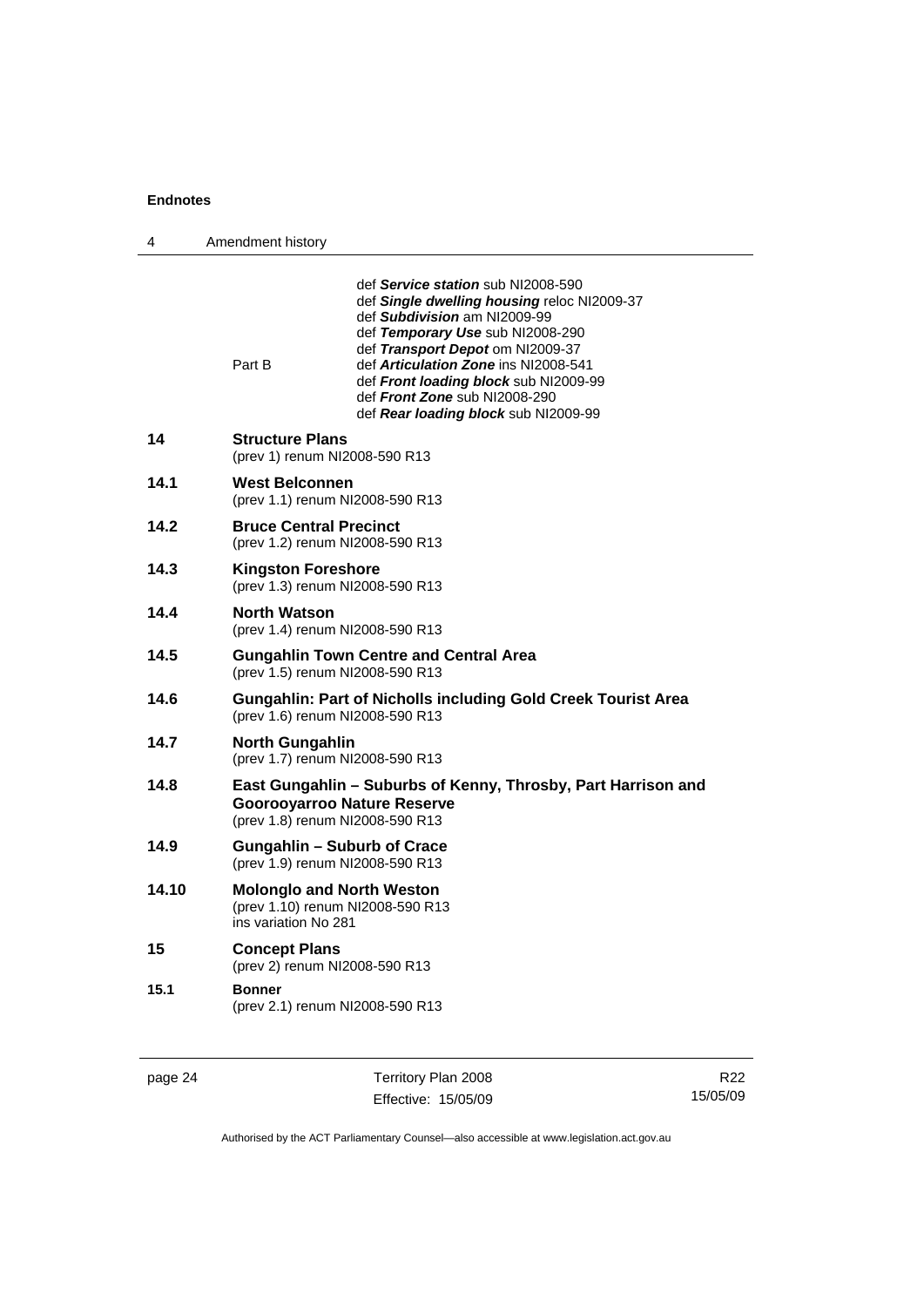Amendment history 4

| Casey<br>(prev 2.2) renum NI2008-590 R13                                                                                                                                                                                                                                                                                                                                                                     |
|--------------------------------------------------------------------------------------------------------------------------------------------------------------------------------------------------------------------------------------------------------------------------------------------------------------------------------------------------------------------------------------------------------------|
| Crace<br>(prev 2.3) renum NI2008-590 R13                                                                                                                                                                                                                                                                                                                                                                     |
| Forde<br>(prev 2.4) renum NI2008-590 R13                                                                                                                                                                                                                                                                                                                                                                     |
| <b>Macgregor</b><br>(prev 2.5) renum NI2008-590 R13                                                                                                                                                                                                                                                                                                                                                          |
| <b>Flemington Road Corridor</b><br>(prev 2.6) renum NI2008-590 R13                                                                                                                                                                                                                                                                                                                                           |
| <b>Ngunnawal 2C</b><br>(prev 2.7) renum NI2008-590 R13                                                                                                                                                                                                                                                                                                                                                       |
| Jacka<br>(prev 2.8) renum NI2008-590 R13                                                                                                                                                                                                                                                                                                                                                                     |
| <b>Moncrieff</b><br>(prev 2.9) renum NI2008-590 R13                                                                                                                                                                                                                                                                                                                                                          |
| <b>North Weston</b><br>(prev 2.10) ins variation No 281<br>renum NI2008-590 R13                                                                                                                                                                                                                                                                                                                              |
| Coombs<br>(prev 2.11) ins variation No 281<br>renum NI2008-590 R13                                                                                                                                                                                                                                                                                                                                           |
| Wright<br>(prev 2.12) ins variation No 281<br>renum NI2008-590 R13                                                                                                                                                                                                                                                                                                                                           |
| Development codes<br>(prev 3) renum NI2008-590 R13                                                                                                                                                                                                                                                                                                                                                           |
| <b>Residential Subdivision Code</b><br>(prev 3.1) renum NI2008-590 R13<br>am NI2009-38<br><b>Part B - Subdivision Development Code</b><br>am NI2009-38<br>Introduction<br>Part B(2) - Additional requirements that apply when an Estate<br>Element 1<br>Item $1.4$<br>C <sub>109</sub><br>am NI2008-541<br>Element 5<br>Item $5.3$<br>C <sub>130</sub><br>am NI2008-541<br>C <sub>131</sub><br>am NI2008-541 |
|                                                                                                                                                                                                                                                                                                                                                                                                              |

R22 15/05/09

Territory Plan 2008 Effective: 15/05/09 page 25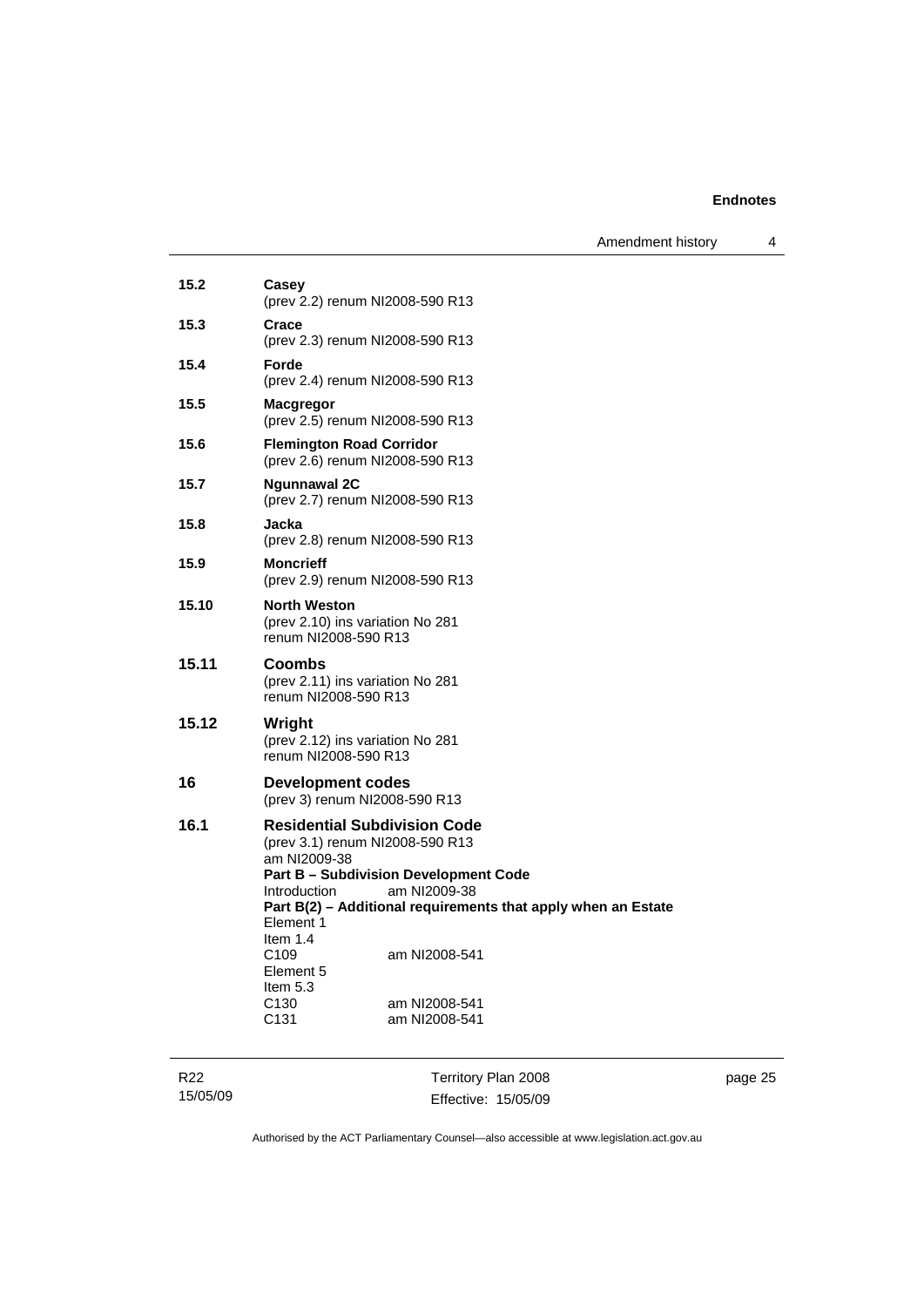#### 5 Earlier republications

# **5 Earlier republications**

Some earlier republications were not numbered. The number in column 1 refers to the publication order.

Since 12 September 2001 every authorised republication has been published in electronic pdf format on the ACT legislation register. A selection of authorised republications have also been published in printed format. These republications are marked with an asterisk (\*) in column 1. Electronic and printed versions of an authorised republication are identical.

| <b>Republication</b><br>No and date | <b>Effective</b>              | Last<br>amendment<br>made by | <b>Republication</b><br>for                                                                          |
|-------------------------------------|-------------------------------|------------------------------|------------------------------------------------------------------------------------------------------|
| R <sub>1</sub><br>31 Mar 2008       | 31 Mar 2008-<br>17 Apr 2008   | not amended                  | new instrument                                                                                       |
| R <sub>2</sub><br>18 Apr 2008       | 18 Apr 2008-<br>5 June 2008   | NI2008-123                   | variations by<br>Variation No 285<br>(as notified in<br>NI2008-123)                                  |
| R3<br>6 June 2008                   | 6 June 2008-<br>10 July 2008  | NI2008-201                   | variations by<br>NI2008-201                                                                          |
| R4<br>11 July 2008                  | 11 July 2008-<br>31 July 2008 | NI2008-290                   | variations by<br>NI2008-289 and<br>NI2008-290                                                        |
| R <sub>5</sub><br>1 Aug 2008        | 1 Aug 2008-<br>14 Aug 2008    | NI2008-298                   | variations by<br>NI2008-298                                                                          |
| R <sub>6</sub><br>15 Aug 2008       | 15 Aug 2008-<br>28 Aug 2008   | NI2008-336                   | variations by<br>Variation No 293<br>(as notified in<br>NI2008-219),<br>NI2008-328 and<br>NI2008-336 |
| R7<br>29 Aug 2008                   | 29 Aug 2008-<br>4 Sept 2008   | NI2008-358                   | variations by<br>NI2008-358                                                                          |
| R <sub>8</sub><br>5 Sept 2008       | 5 Sept 2008-<br>30 Oct 2008   | NI2008-358                   | variations by<br>Variation No 289<br>(as notified in<br>NI2008-339)                                  |

page 26 Territory Plan 2008 Effective: 15/05/09

R22 15/05/09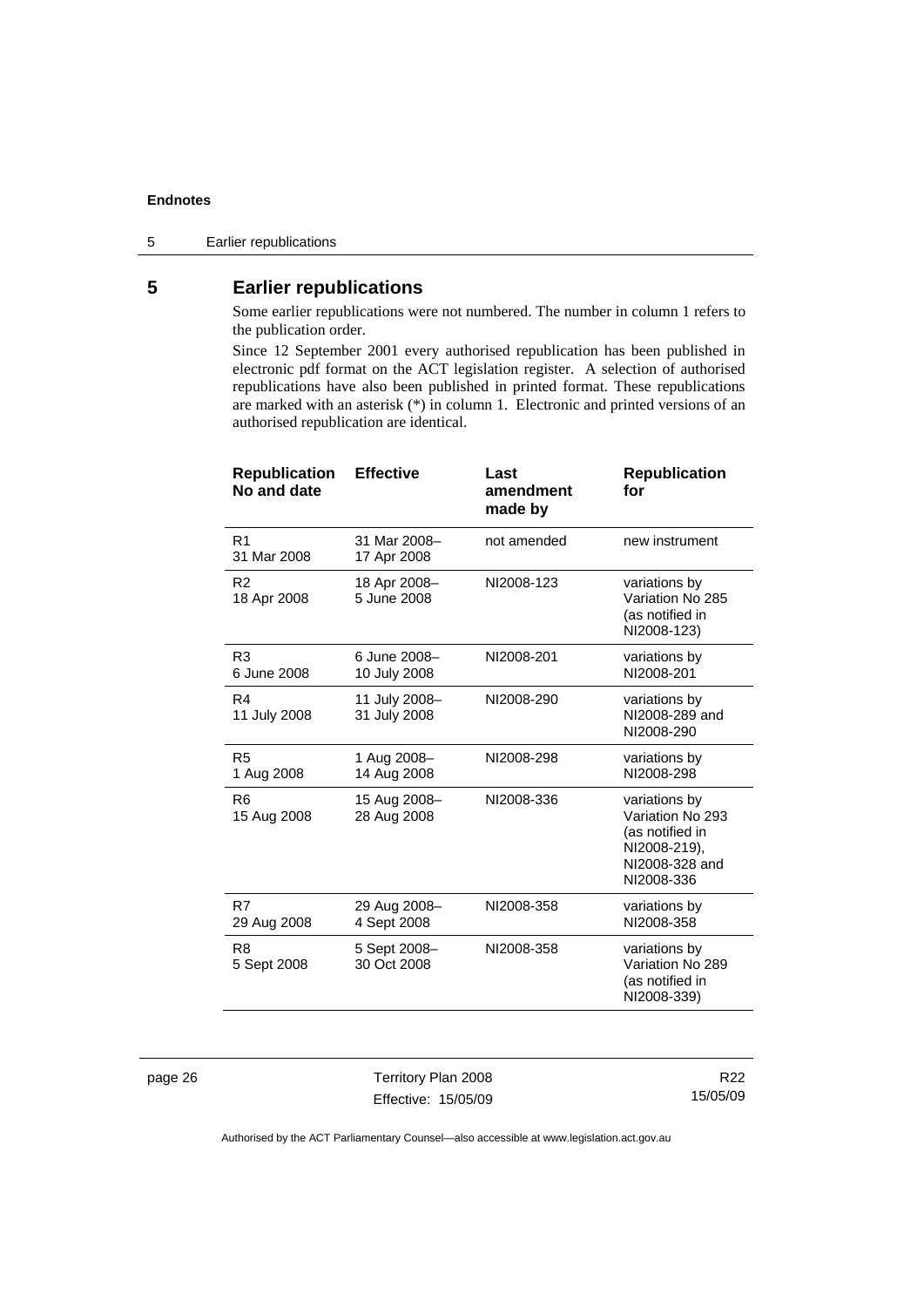Earlier republications 5

| <b>Republication</b><br>No and date | <b>Effective</b>            | Last<br>amendment<br>made by | <b>Republication</b><br>for                                                                                                     |
|-------------------------------------|-----------------------------|------------------------------|---------------------------------------------------------------------------------------------------------------------------------|
| R <sub>9</sub>                      | 31 Oct 2008-                | NI2008-499                   | variations by                                                                                                                   |
| 31 Oct 2008                         | 6 Nov 2008                  |                              | NI2008-499                                                                                                                      |
| R <sub>10</sub>                     | 7 Nov 2008-                 | NI2008-516                   | variations by                                                                                                                   |
| 7 Nov 2008                          | 20 Nov 2008                 |                              | NI2008-516                                                                                                                      |
| R <sub>11</sub><br>21 Nov 2008      | 21 Nov 2008-<br>11 Dec 2008 | NI2008-542                   | variations by<br>NI2008-541 and<br>NI2008-542                                                                                   |
| R <sub>12</sub><br>12 Dec 2008      | 12 Dec 2008-<br>18 Dec 2008 | NI2008-542                   | variations by<br>Variation No 281<br>(as notified in<br>NI2008-352)                                                             |
| R <sub>13</sub>                     | 19 Dec 2008-                | NI2008-590                   | variations by                                                                                                                   |
| 19 Dec 2008                         | 8 Jan 2009                  |                              | NI2008-590                                                                                                                      |
| R <sub>14</sub>                     | 9 Jan 2009-                 | NI2009-6                     | variations by                                                                                                                   |
| 9 Jan 2009                          | 15 Jan 2009                 |                              | NI2009-6                                                                                                                        |
| R <sub>15</sub>                     | 16 Jan 2009-                | NI2009-17                    | variations by                                                                                                                   |
| 16 Jan 2009                         | 5 Feb 2009                  |                              | NI2009-17                                                                                                                       |
| R <sub>16</sub><br>6 Feb 2009       | 6 Feb 2009-<br>12 Feb 2009  | NI2009-38                    | variations by<br>NI2009-37 and<br>NI2009-38                                                                                     |
| R <sub>17</sub>                     | 13 Feb2009–                 | NI2009-59                    | variations by                                                                                                                   |
| 13 Feb 2009                         | 26 Feb 2009                 |                              | NI2009-59                                                                                                                       |
| R <sub>18</sub>                     | 27 Feb 2009-                | NI2009-70                    | variations by                                                                                                                   |
| 27 Feb 2009                         | 19 Mar 2009                 |                              | NI2009-70                                                                                                                       |
| R <sub>19</sub>                     | 20 Mar 2009-                | NI2009-99                    | variations by                                                                                                                   |
| 20 Mar 2009                         | 16 Apr 2009                 |                              | NI2009-99                                                                                                                       |
| R <sub>20</sub><br>17 Apr 2009      | 17 Apr 2009-<br>30 Apr 2009 | NI2009-181                   | variations by<br>Variation No 261<br>(as notified in<br>NI2009-107),<br>No 296 (as notified<br>in NI2009-108) and<br>NI2009-181 |

Territory Plan 2008 Effective: 15/05/09 page 27